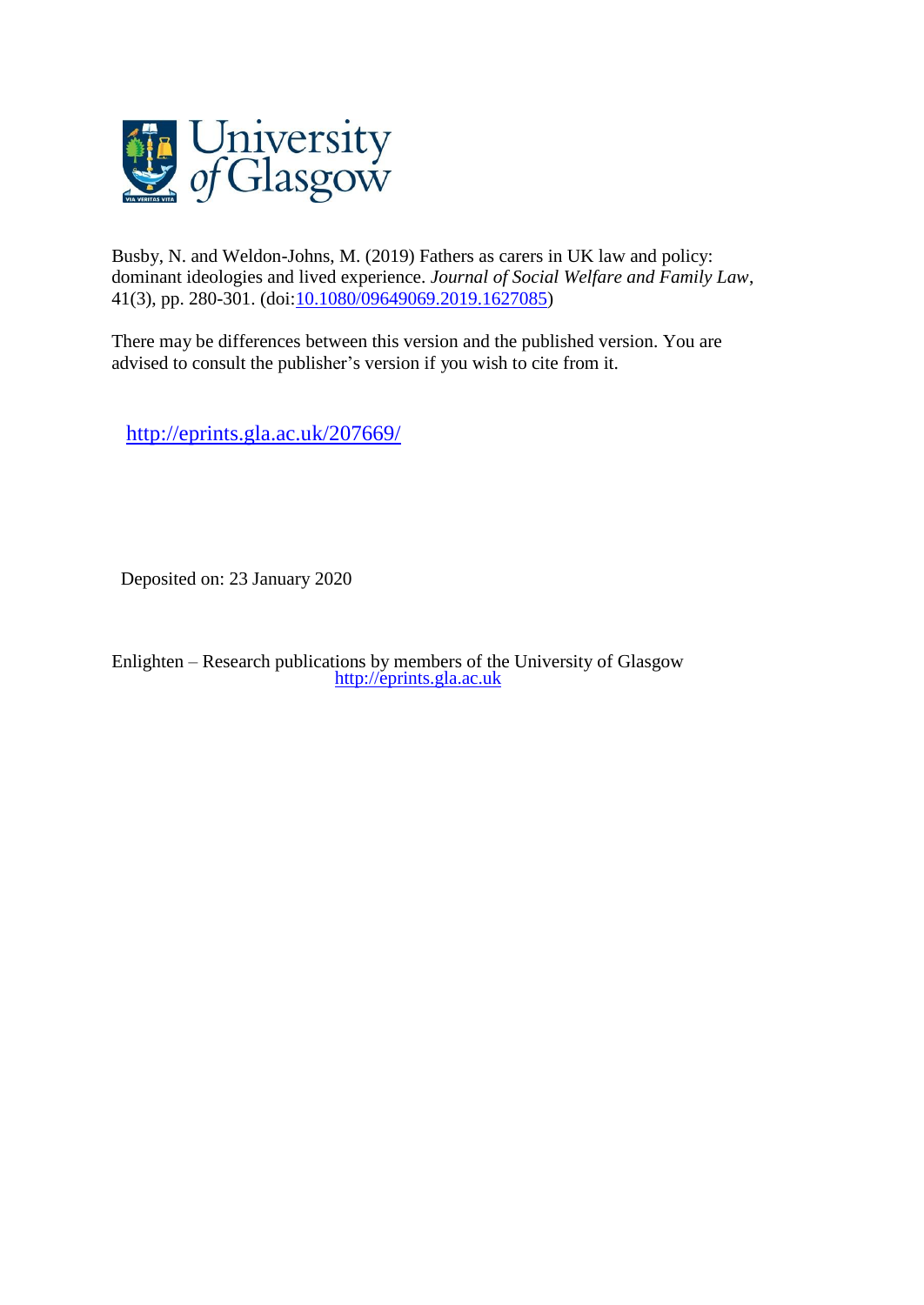# **Fathers as Carers in UK Law and Policy: Dominant Ideologies and Lived Experience**

Nicole Busby and Michelle Weldon-Johns\*

Title Page Footnote:

\_\_\_\_\_\_\_\_\_\_\_\_\_\_\_\_\_\_\_\_\_

<sup>\*</sup> Prof Nicole Busby, University of Strathclyde, Lord Hope Building, 141 St James Road, Glasgow, G4 0LT, 0141 5483965, [nicole.busby@strath.ac.uk](mailto:nicole.busby@strath.ac.uk)

Dr Michelle Weldon-Johns, Abertay University, Old College, Bell Street, Dundee, DD1 1HG, 01382 308149, [m.weldon-johns@abertay.ac.uk](mailto:m.weldon-johns@abertay.ac.uk) (corresponding author)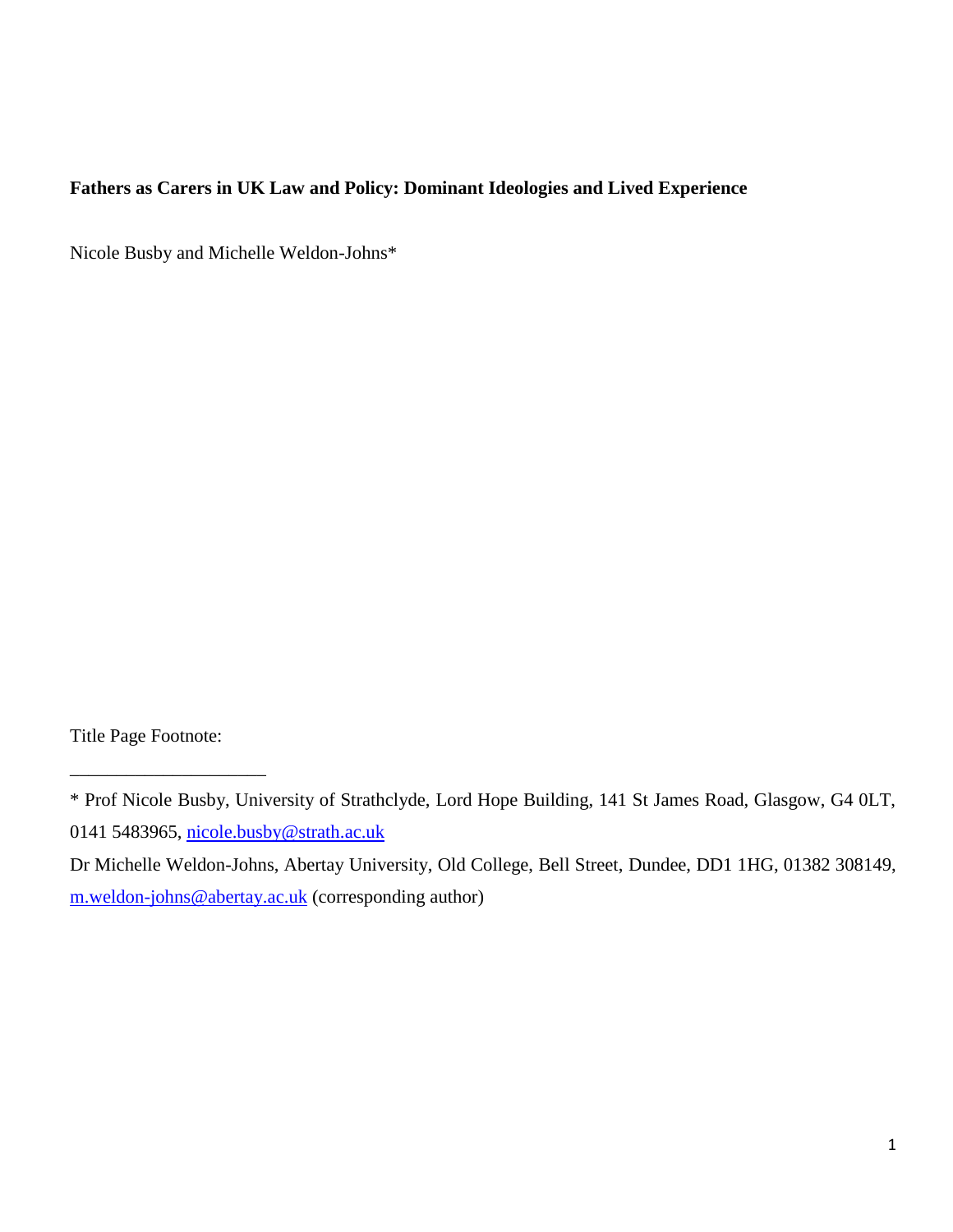This article explores how working fathers are conceptualised within the UK's work-family law and policy framework and whether a dominant ideology of fatherhood can be discerned. The socio-legal literature on men and masculinities is considered alongside established feminist theory on families, paid work and unpaid care to provide a backdrop to the analysis of current policy provision in this area. Three 'ideal' type ideologies of fatherhood are identified ('absent', 'involved' and 'active') which are used to critically examine the current legal framework. Despite claims to the contrary, the current framework supports and reaffirms the gendering of care so that the intransigence on the part of men and women to rebalance related responsibilities is unsurprising. The authors argue for a more care-centric approach to work-family policy in place of gender-specific normative modelling. A legal framework which enabled and encouraged all care providers to participate regardless of gender and biological relationship would not only improve the workplace experiences of women, but also enable men to develop and fulfil their care-giving aspirations and potential.

**Keywords:** Fatherhood, work-life balance, parenting

#### **Introduction**

McGlynn's (2000) analysis of the dominant ideology of motherhood underpinning EU law underscored the highly gendered nature of legislative and judicial approaches to the work-family conflict. This has had significant implications for working mothers, who continue to bear the principle responsibility for childcare. It also has related consequences for working fathers, by reinforcing a particular ideology of fatherhood, with limited responsibility for care. This is notably at odds with the policy dynamic on 'new fatherhood' which carries expectations of greater paternal responsibility for care. The language of 'new' and 'involved' fatherhood, and the promotion of shared responsibility for care, has underpinned recent developments in the UK.

In this article we consider the development and effectiveness of UK law and policy intended to enable and encourage men to reconcile paid work with family life. By assessing the relevant framework against the backdrop of prevailing assumptions about what it means to be a father, we seek to identify whether the particular conceptualisation adopted by policy-makers in this respect can be said to comprise an overarching or dominant ideology of fatherhood. In so doing, we question whether the use of such an ideology is possible or desirable in this context and conclude that this approach is likely to be self-defeating with better results achievable through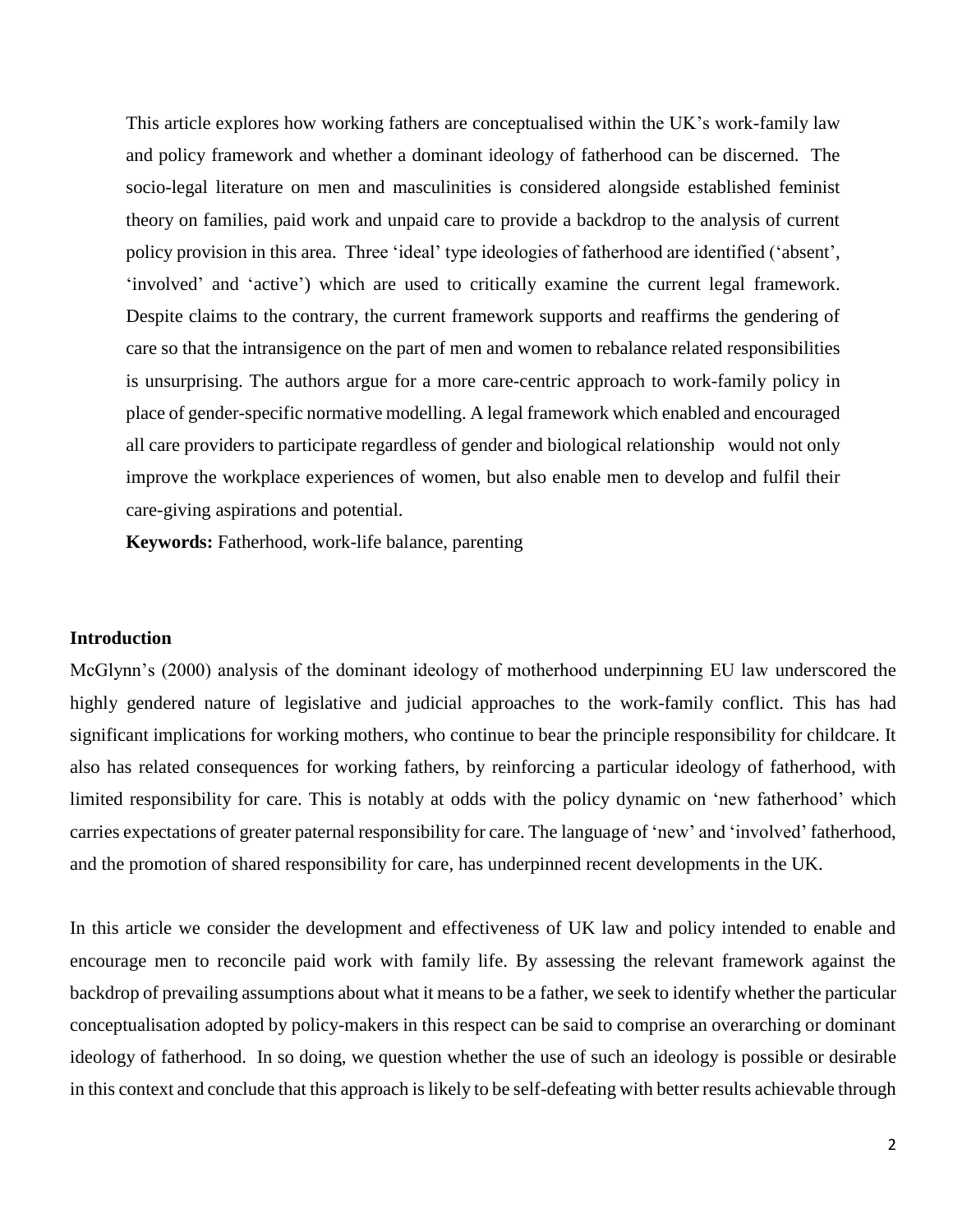flexibility and choice enabling shared care arrangements wherever possible based on intimate relationships and regardless of the gender and parental status of the providers. This analysis is timely as recent CJEU jurisprudence and the proposed Work-Life Balance Directive suggest that a new ideology of fatherhood is emerging at the EU level (Caracciolo di Torella, 2014 and Fredman, 2014). However, more recent decisions in the UK around shared parenting indicate an entrenchment of traditional gender roles. With Brexit on the horizon, it is opportune to reflect on whether there is a dominant ideology of fatherhood in the UK's work-life balance regime and what the implications of Brexit might be for this in the future.

The paper is organised as follows. We begin by discussing the dominant ideology hypothesis with a particular focus on the notion of 'new fatherhood' which asserts that men have developed and/or are developing a stronger, more emotionally involved and hands on approach to parenting. This conceptualisation has influenced the state's approach in recent years so that an enhanced familial role for men underpins much of the law and policy framework (Gregory and Milner, 2011). In questioning the applicability of this ideal to lived experience, academic research has labelled it as conceptually 'problematic' (Collier, 1999; 2001;2010) largely due to its implicit acceptance of a hegemonic male identity (Hearn, 2004). The 'fragmentation of fatherhood' (Collier and Sheldon, 2008) has been catalysed over recent decades by sweeping social and economic changes which have been led by and impacted on social arrangements across many spheres including family formation, contemporary living arrangements and the gendered division of paid and unpaid labour. Despite the identification of a wide diversity in fathering practices, a continued attachment to the notion of 'new fatherhood' underpins the current policy shift which, at least ostensibly, offers support for gender-neutral parenting and care. In the second half of the paper the current package of work-family legislation in the UK is examined through the lens of three 'ideal-types' of fatherhood ideologies. These draw from and reflect the diversity of conceptions of fatherhood, focusing on characteristics which continue to dominate expectations of masculine identities and fathering roles. As this analysis reveals, the substantive provisions themselves and their broader law and policy context lack a cohesive objective and unifying ideology and, perhaps most pertinently, do not reflect any clear and realistic conception(s) of fatherhood. As the UK law and policy framework diverges from that of the EU as a result of Brexit, there is a danger that this will be reinforced. In conclusion, we argue that a true commitment to the de-gendering of care-giving would require a profound reworking of the whole law and policy framework relevant to the state's engagement with families and work, including unpaid care, and its many interrelated strands. This would encompass convergence of the currently separate spheres of family, social security and tax law as well as labour law and would require that care-giving be recognised and valued as an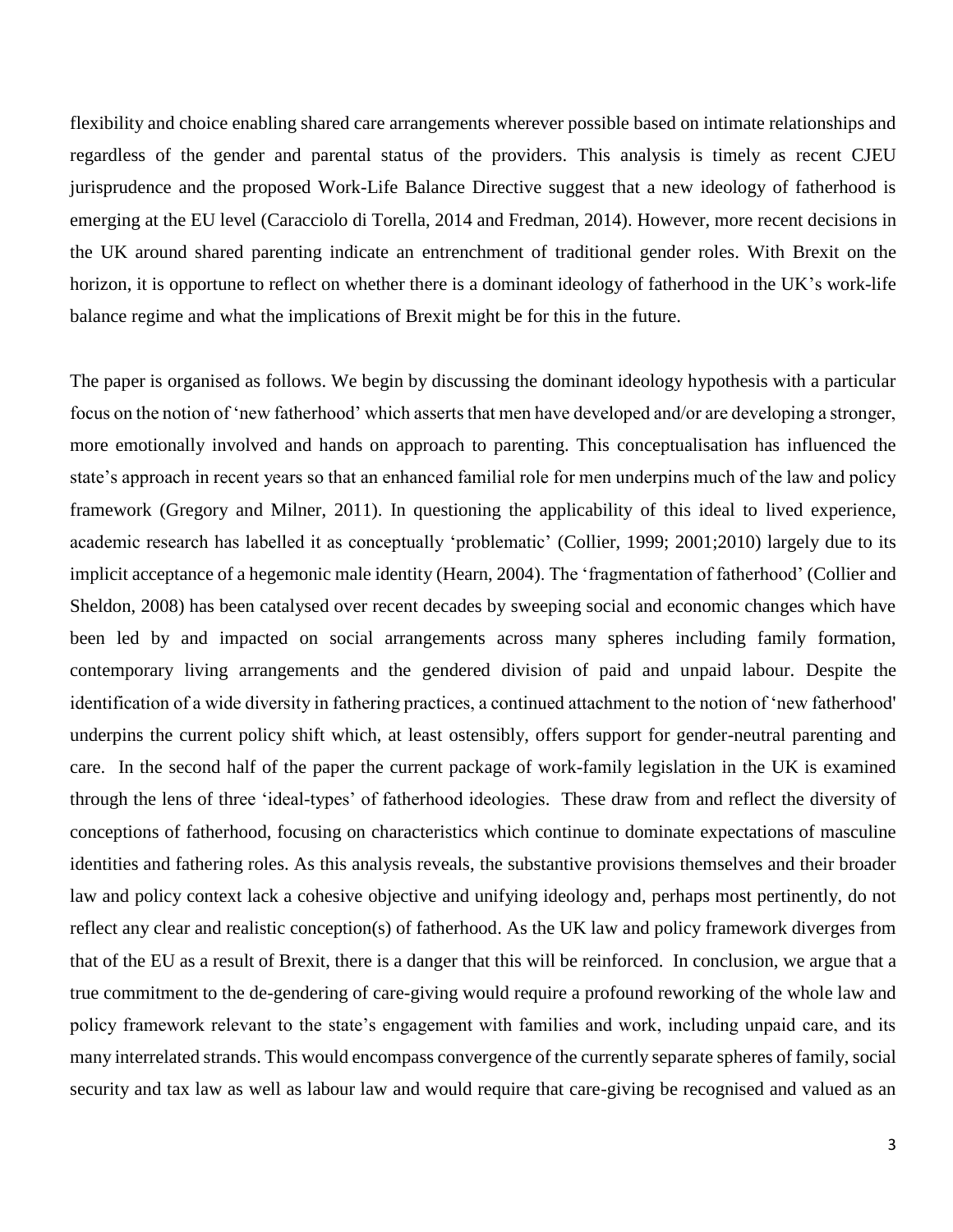activity in its own right by work-family policy that places care at its centre rather than as a subsidiary concern to be fitted in around the demands of paid work. This is in contrast to the current framework which relies on a normative model of fatherhood which, in any case, is deployed differently in different policy contexts and which risks masking the diversity that characterises contemporary arrangements and parental aspirations.

## **A 'Dominant Ideology' Hypothesis**

The reconciliation of paid work and unpaid care is an ongoing theme of feminist socio-legal scholarship which has focused attention on the family, socio-economic institutions and contemporary workplaces. Women's lived experiences as the primary providers of informal care have shaped the nature of their engagement with paid work and given rise to a resultant law and policy framework which is profoundly gendered. As well as acknowledging women's almost exclusive association with the 'private' realm of the family and men's corresponding invisibility, such scholarship has highlighted men's dominance over the 'public' world of paid work and how, despite a permanent presence in the paid labour market, women's paid work continues to be characterised by low pay and status and increasing precariousness (Fudge and Owens, 2006). Such divergence in the experiences of women and men has been explained by an historically grounded narrative in which the socio-economic institutions that determine the nature and performance of paid work are portrayed as being steeped in essentialist assumptions about the delimiting effects of pregnancy and motherhood on women's labour force participation. Such an analysis shows how law and policy serve to reaffirm stereotypical ideals regarding the gendered order within which women are portrayed primarily as caretaker and homemaker and men as breadwinner. This dichotomisation is accommodated within the legal and policy framework to such an extent that even those provisions which are aimed at achieving gender equality can actually serve to replicate and further entrench such divisions (McGlynn, 2000, 29). As well as being predicated on established notions of motherhood, policy intervention in the area of work-life balance also relies on homogenised assumptions regarding what being a 'father' *is,* what it *is becoming* and what it *should become.* The state's intervention in this and other contexts has been referred to by Collier as '…no less than an attempt at socially engineering a 'new', 'improved' 'balance' between work and family life' (1999, 167). See also Smart (1997), which explores how the role and function of fathers in post-separation families was repositioned in order to make gender neutral policy that assumed, inter alia, non-resident fathers' ongoing commitment to provide child support.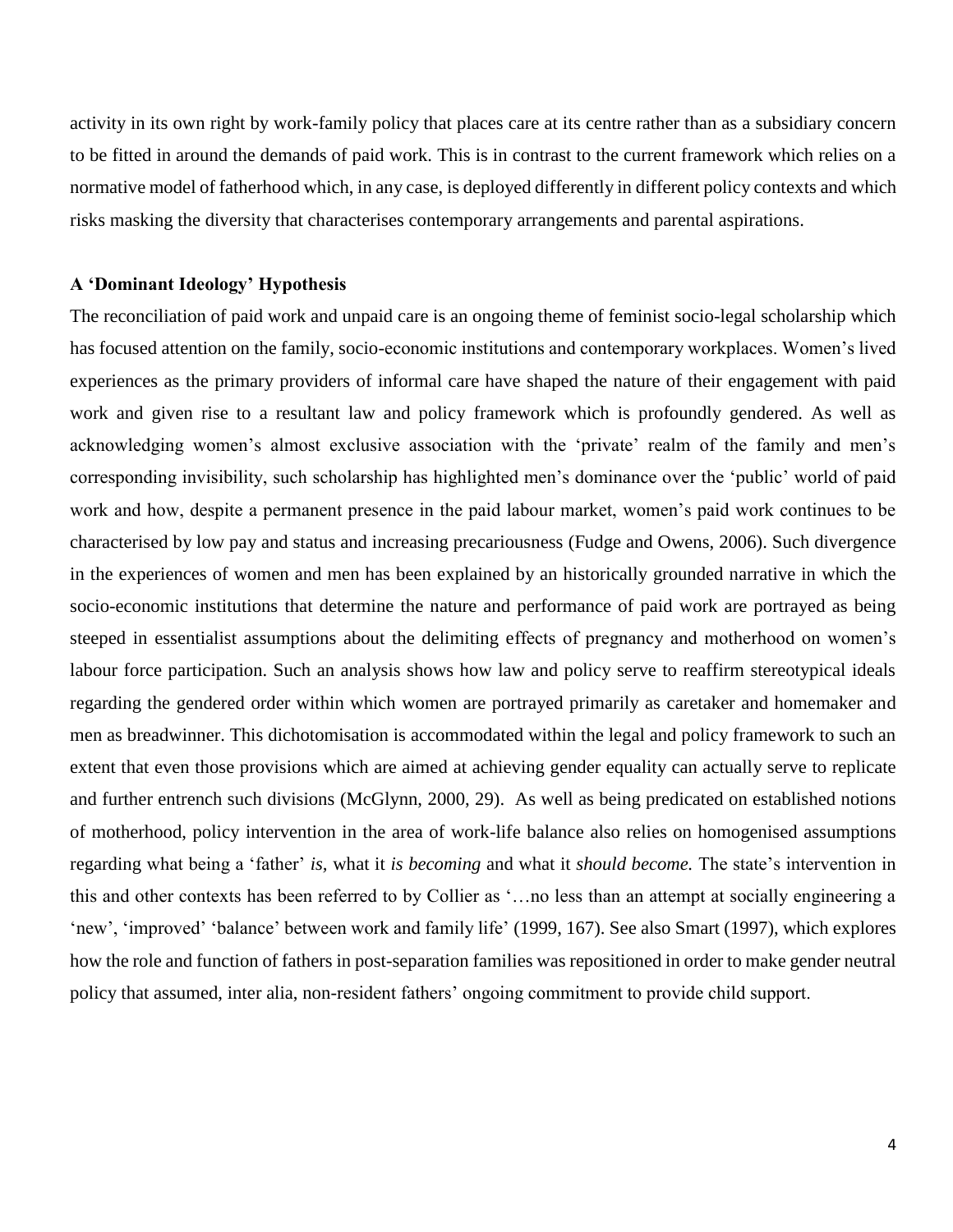The reimagining of fatherhood through the construction of a legal and policy framework throws up certain conceptual problems. Fatherhood, at least in the context of caregiving, is a far more slippery concept than motherhood for which a clear and dominant ideology is at least discernible. However, as the pervasive conception of motherhood has shown, an over-reliance on stereotyping which fails to recognise the diversity in individual circumstances, practices and aspirations has made the whole exercise of normative modelling highly questionable. Essentialist notions of women's biological and psychological predisposition to care abound within the policy framework and have been particularly damaging to the attainment of gender equality (see Pateman 1988). Childcare continues to be so strongly associated with women that men's (theoretical) involvement is very much a background feature characterised by notions of the 'absent father'. This feeds into the figurative conception of fathers as marketised individuals whose primary concern is breadwinning, making the idea of a 'father as carer' more difficult to imagine as a legal subject, so that,

'Men's parenting is too often depicted as a social problem rather than a social strength. Fathers are often only visible in terms of their absence: working long hours, not living with their children or lacking legal rights as parents. An economic view of fathering continues to dominate policy discussions. As yet in debates about 'the family' there is little serious discussion about what policy makers and service providers can actually do to support men's parenting' (Lewis, 2000, 7).

In her consideration of the role of fathers in shared care arrangements, O'Brien echoes the language more commonly used in the converse context of mothers' workplace experiences by concluding that fathers 'are increasingly self-conscious about juggling conflicts between looking after children and having a job' (2005, 3). This is reflective of a growing normative expectation that fathers *should* be involved in caring for their children in a performance, rather than (financially) supportive, capacity (Dermott, 2008) as well as indications that men might actually be engaging in or seeking such enhanced involvement. According to research 82% of men have expressed such a desire (Park, Curtice, Thomson, Phillips and Johnson, 2007) and the Fatherhood Institute reports that a substantial number of fathers are now full- or part-time 'home dads': among fathers of underfives, 21% are solely responsible for childcare at some point during the working week and 43% of fathers of school-aged children provide care before/after school (Equality and Human Rights Commission, 2009).

In recent years the move towards dual earner households in which both partners engage in paid employment has been noted as a feature of all developed economies (Crompton, 1999). In some European countries women's employment rates now remain stable regardless of family formation and, even where women move from full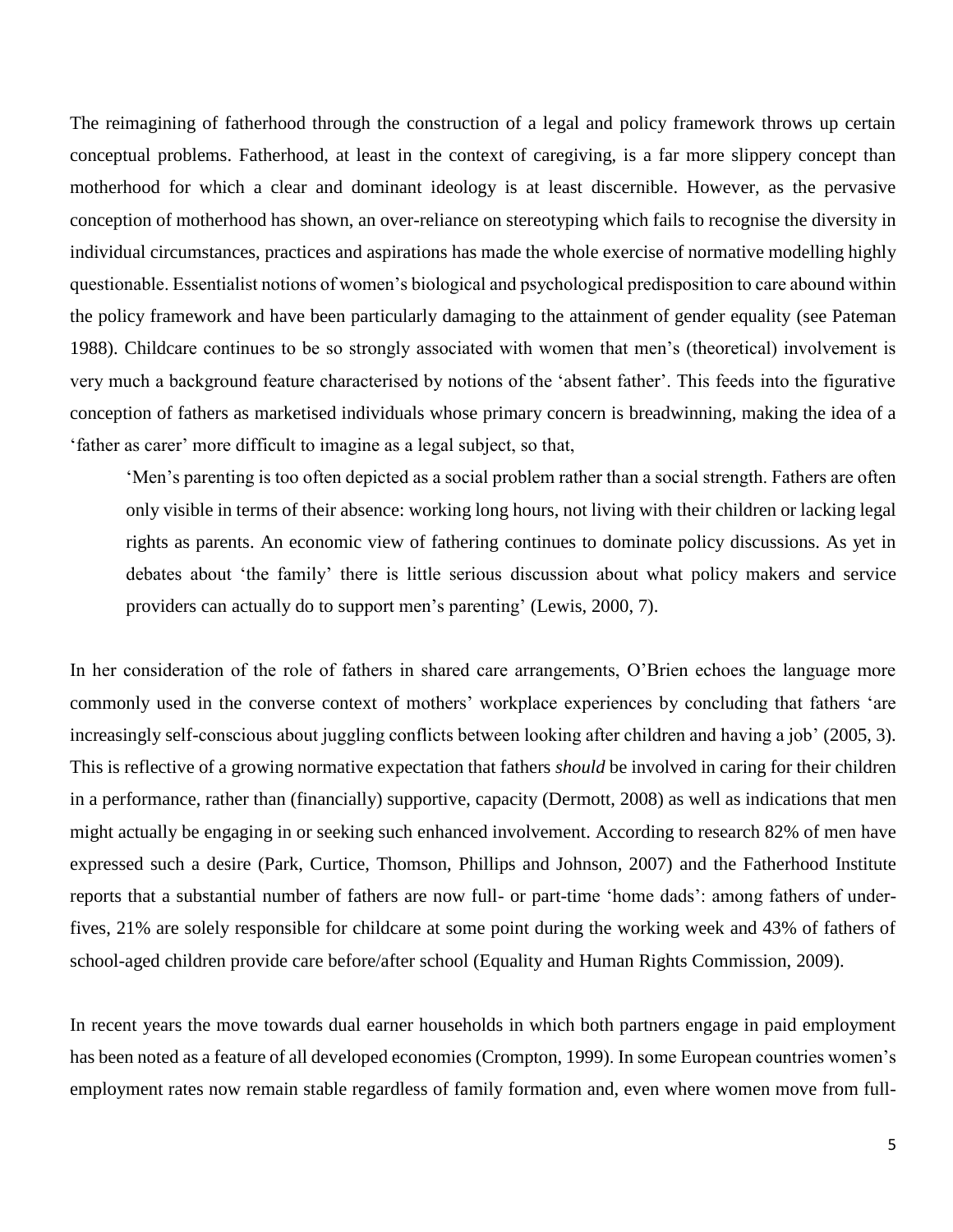time into part-time employment once they have children their adherence to the labour market is in stark contrast to the low participation rates of previous generations (Abbott, Nativel and Wallace, 2013). In the British context, the increased participation of both parents in paid work outside the home certainly confirms that shared parenting and gender neutrality in care provision are desirable policy goals. In 2011 89% of fathers in couple households and 68% of mothers were in employment. A diverse set of working patterns among couples living together with children were identified with three types accounting for 82% of all such households: 31% of couples adhered to the classic one and a half earner (male FT and female PT) model; 29% to the dual full-time earner (male FT and female FT) model; 22% to the male full-time sole breadwinner model. Between 2001 and 2011 the proportion of households with two full time earners increased from 26% to 29% and the proportion of households with a father working full-time and a mother working part-time has decreased from 37% to 31%. The proportion of male full-time sole breadwinner households has remained stable over the decade (Connolly, Aldrich, O'Brien, Speight and Poole, 2013).

Assuming that law has a normative value enabling it to lead as well as follow social change (Busby, 2011), what is required is supportive policy premised and underpinned by a clear ideological foundation aimed at addressing the inequality experienced by women/mothers in the labour market whilst, at the same time, helping to determine and support men's/fathers' place within the family and as worker-carers. This raises a number of challenges for policy-makers with a fundamental issue being how best to facilitate and encourage men's engagement with their children alongside their continuing participation in the paid labour market. The way in which the current legal framework attempts to do this will be considered in the second half of the article. First, we present an analysis of the wider policy and socio-economic context in which the provisions have developed.

#### **New Imaginings of Fatherhood and the Emergence of 'New Fatherhood'**

The state's continuing attempts to respond to the challenges presented by the changing composition of the postwar workforce as well as the emergence of an array of diverse family arrangements has led to a reconceptualisation of fatherhood in law and policy aimed at enabling parents to better balance work and family commitments (Dermott, 2001; Collier, 2001, particularly the discussion of the promotion of 'good fathering' at 527; Caracciolo Di Torella, 2007). Since its origins in the 1990s, such policy has ostensibly been underpinned by two key aims: to enable parents to combine work and care commitments and to promote gender equality, with the latter's achievement focused on encouraging fathers to undertake a greater role in family care. However, despite its association with equality objectives, the resulting policy framework has tended to reinforce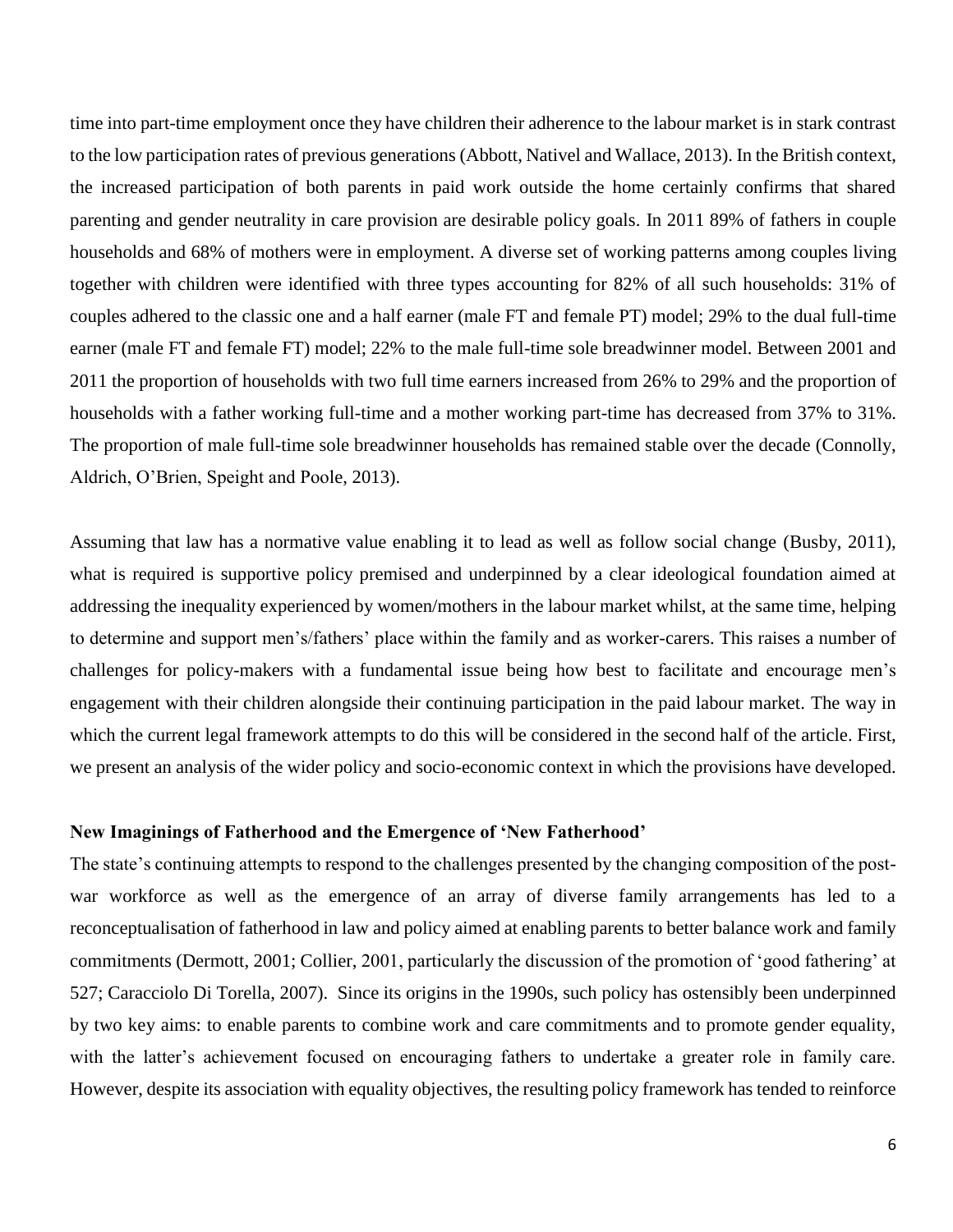a traditional view of fatherhood which does not afford fathers a clearly defined role in relation to childcare and related activities. While political rhetoric suggests that working fathers are/should be more actively involved in caring for their children, in practice the legislation has not always supported fathers' ability to be so nor has it easily facilitated the transfer of a greater share of unpaid care from mothers to fathers. This is particularly evident where work-family provisions interact with other wholly relevant policy strands such as social security and taxation. Academic work has focused on the disconnectedness between the policy ideal and lived experience, in particular, highlighting the key tensions that exist between the traditional role of fathers and notions of 'new fatherhood' and the rhetoric and reality of government policy in this area (Collier, 2001 and 2010; Collier and Sheldon, 2008; Smart and Neale, 1999).

'New fatherhood' emerged as a policy model in the UK in the late 1990s when the New Labour government promoted the inclusion and enhancement of the role of men/fathers within families (Caracciolo Di Torella, 2007). Despite two changes of government in 2010 and 2015 heralding a 'new approach' to equality, New Labour's policy trajectory in the current context has sustained up to the present day. Referring to the previous coalition government, Hepple (2011) observed that, despite a brutally deregulatory approach to some areas of labour law, there was continuity in 'New Labour's 'Third Way'' of regulating for competitiveness and social inclusion, including in the area of work/life balance legislation with a continuation, not just of the previous administration's policy aims, but also of their underpinning ideology. However, although the policy rhetoric may remain the same, the political landscape against which recent developments have taken shape has changed considerably.

The programme of swingeing cuts to public services, public sector employment and social security benefits implemented by the coalition government and continued by the current Conservative administration is rationalised on the basis of the global economic crisis and national budget deficit but has a deeper ideological grounding in neo-liberal economic theory (Clarke and Newman, 2012). The impact has been keenly felt by women in their role as the primary providers of unpaid care which has been marginalised by policy attempts to rebalance the relationship between paid work and welfare (Busby, 2014). Furthermore, the public sector equality duty (PSED) (Equality Act 2010 c.15 (EqA), s.149), by which public authorities are required to assess public policy's equality impact, has failed to deliver on its promise of a proactive approach to the elimination of inequalities (Equality and Human Rights Commission, 2017). Although it survived the hollowing out of the EqA, the PSED is a pared-down version of its predecessor, the gender equality duty (GED), which was hailed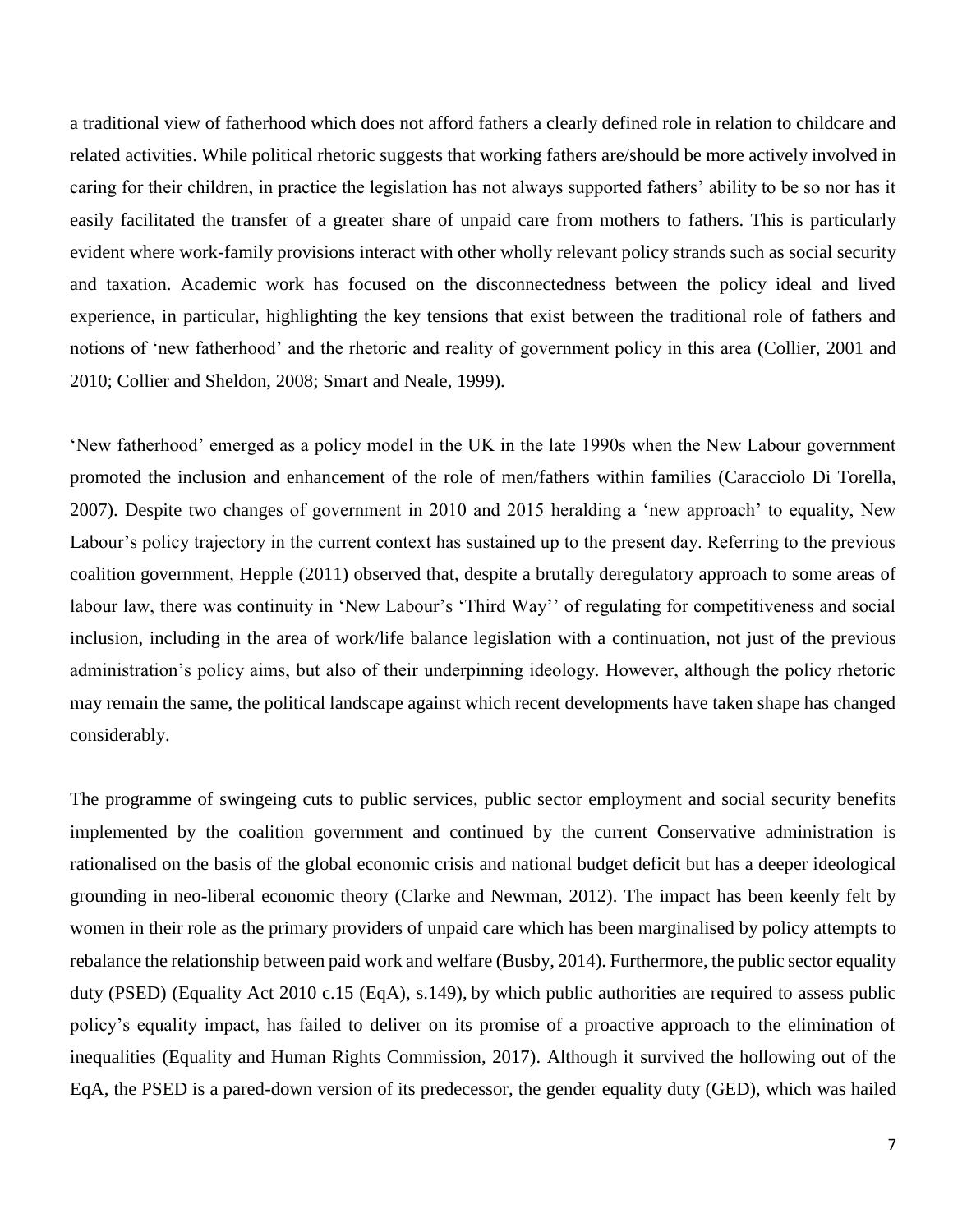by the Equal Opportunities Commission as the biggest advance in women's equality since the 1970s (Equal Opportunities Commission, 2006) and which would have offered women better protection against the harshest effects of the austerity programme.

The cuts agenda has contributed to an entrenchment of gendered roles with a regression in the achievement of gender equality (MacLeavy, 2011; Conley, 2012; Busby, 2014). Although this has not signalled a reduction in mothers seeking and/or remaining in paid work - a major plank of the employment/welfare strategy has been a push towards higher labour market participation rates for mothers - the shift from public to private sector employment and reduction in public services has increased the precarious nature of much of that work. The impact on mothers' paid work/unpaid care arrangements is likely to have had an associated effect on fathers' enhanced engagement in family care. This is likely to be exacerbated further by Brexit, particularly since EU membership previously prevented deregulation in some of these areas (Busby, 2018).

Despite such a changing political landscape, 'new fatherhood' has provided a consistent model for policymakers concerned with the reorientation of work/family balance and corresponding gender roles. Under this conceptualisation a father's role within the family has been reconstructed as more hands-on and emotionally engaged so that men are portrayed as wanting to spend time caring for their children alongside their paid work. However, despite indications that men's contributions to unpaid domestic work and childcare have increased alongside women's engagement with paid employment, the rate at which this has happened is nowhere near equivalent (Gershuny, 2000; Dex, Hawkes, Joshi and Ward, 2005; Crompton and Lyonette, 2008; Working Families, 2011). The reasons for men's lack of enthusiastic engagement with childcare is undoubtedly attributable to established notions of what it is to be a 'good dad' which find expression both in prevailing social norms that are, in turn, led and supported by the law and policy framework making it difficult to ascertain whether and/or how policy development can influence behaviour in this context. Policy-makers' attraction to a particular reimagining of fatherhood which utilises law's normative capacity to reorient gender roles is apparent but how achievable is this, particularly given government's commitment to a neo-liberal economic model which entrenches the traditional gendered division of paid work/unpaid care?

## **Towards a Normative Model of Fatherhood?**

Law and policy's effectiveness as a means of influencing and encouraging a more 'hands on' and emotionally involved style of fathering relies on the assumption that there is a pre-existing desire among men to engage in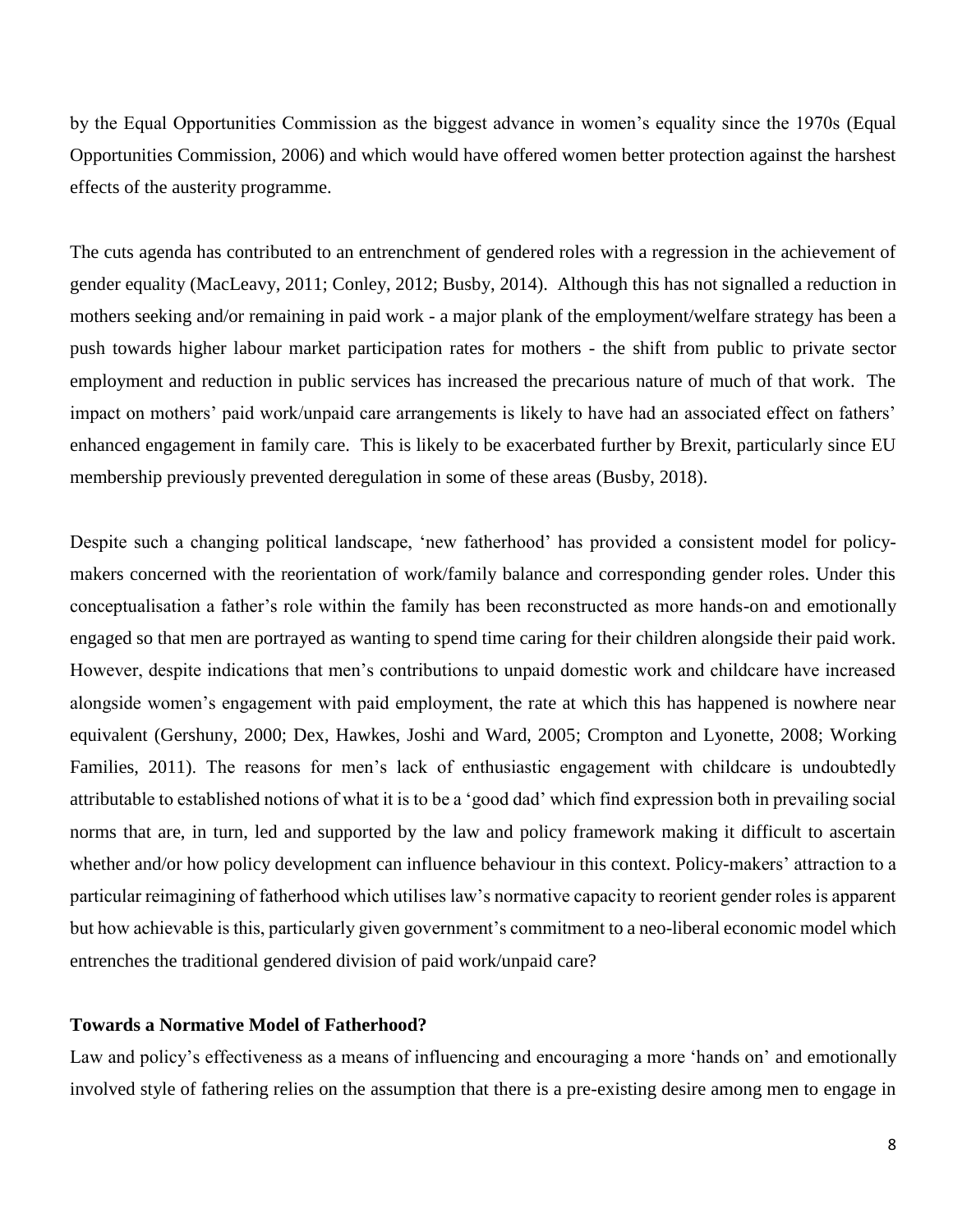such care. Whether this is in fact the case has been the subject of academic focus for some time. Collier has asserted that it is problematic to assume that all (or even the majority of) men want to acquire a greater role in the provision of family care (Collier, 1999). Miller has shown that, even where new fathers aspire to be more involved in caring for their child compared with earlier generations, 'a return to paid work reveals the temporary nature of any intentions – or possibilities – to significantly disrupt normative gender behaviours' (2011a, 1107 and Miller 2011b) so that fathers (and mothers) quickly 'fall back into gender'. Dermott's (2001 and 2005) work has shown that there is no 'one size fits all' model capable of reflecting men's desires and behaviour in this respect. By asking fathers about their experiences and views relating to taking (unpaid) parental and paternity leave, Dermott identified three different conceptions of fathering with each denoting varying degrees of support for the idea that fathers should take such leave. Interestingly, 'the language of 'involvement' and 'participatory fathering' was not exclusive to any one group but present among all fathers' (2001, 160) demonstrating that affirmative verbal expression is not necessarily translated into behaviours.

According to Collier the changing status of fatherhood can clash with traditional conceptions of masculinity leading to conflict between the 'breadwinning' notion of fatherhood and policy ideals associated with 'new fatherhood' (1995, 526). Central to this mismatch between policy aspiration and lived experience are gendered identities for which the prevailing norms relating to behaviour and aspiration are shifting. Writing in 2001, Collier noted that 'fatherhood' does not form part of the hegemonic male identity which is more strongly related to other activities such as paid work. However, more recent work stresses the 'complexity, change, inconsistency and contradiction' (Collier and Sheldon, 2008, 236) inherent in attempts to construct an idea of fatherhood as a unitary concept and focuses on developing understandings of fatherhood as 'open-ended, fluid and fragmented' (Collier and Sheldon, 2008, 234). Such shape-shifting is also a central theme of Dermott's work in which she argues convincingly for a reconceptualisation of the way in which we think about contemporary fatherhood and calls for the adoption of an organising concept which 'allows for the examination of personal relationships both in terms of orientations and tasks: that is, what is being sought from and offered in a father-child relationship as an ideal and in terms of practical caring' (2008, 1).

Under this contemporary formulation, the concept of 'male identity' masks more diversity than it seeks to unite: it remains the case that 'paid employment and the 'breadwinner ethic' are of central significance in the formation of a distinctive masculine identity for many men' (Collier and Sheldon, 2008, 130), yet 'there is substantial evidence that the social experience of fatherhood (and of being fathered) has shifted, and is shifting, in both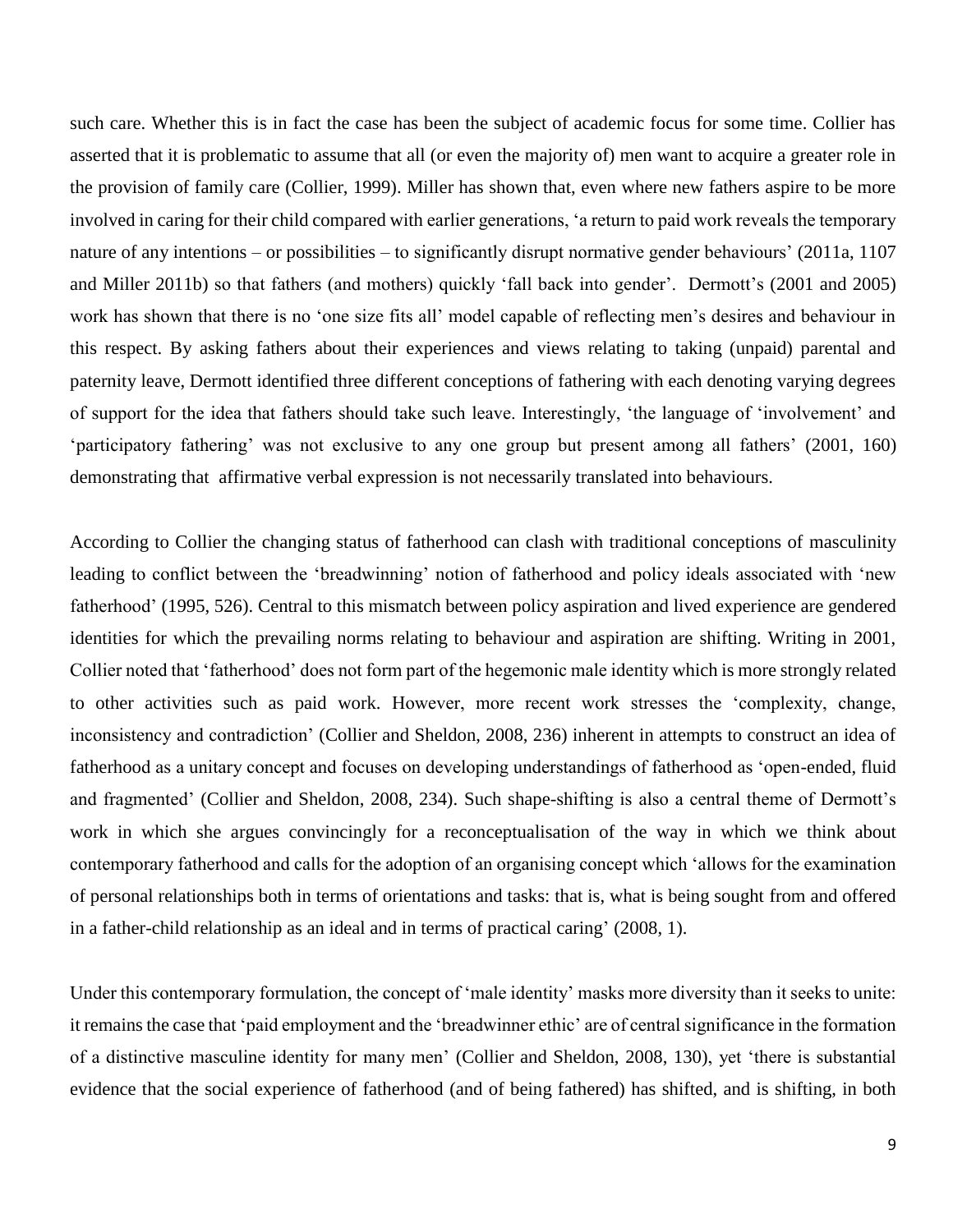quantitative and qualitative respects' (Collier and Sheldon, 2008, 128). The world of paid work is also changing with women's increased labour market participation characterised as the 'feminisation of the workplace'. State goals to encourage and facilitate women's labour market participation have led to a focus on law and policy intended to facilitate 'work/family balance' by way of so called 'family friendly' provisions with the deployment of language aimed at denoting a cosy, care-centric approach masking a range of unresolved tensions. The notion that a growing female labour force has inspired a revolution in workplaces so that they have become more 'feminised' and, presumably, more attuned to what is seen as a traditional female preoccupation with care obligations is highly questionable, not least because of its reliance on gender stereotyping. While it is true that there has been a substantial increase in the range of care-related rights available to women and, in more limited circumstances, men, this has not necessarily been accompanied by a corresponding shift in workplace culture. Many women continue to be employed in those sectors traditionally associated with 'women's work', typically in the expanded service sector, in a narrow range of jobs at the low paid, low status and often precarious end of the labour market (Fudge and Owens, 2006; Busby, 2011, Chapter 3). Furthermore, women are more likely than men to work part-time or under other 'flexible' work arrangements to enable them to continue to provide primary care for children and others alongside paid employment, with the gendered pay gap even more prominent when women's part-time pay rates are compared with men's full-time rates (Fudge and Owens, 2006; Busby, 2011, Chapter 3). As discussed above, policy attempts to promote a better work-family balance for women *and* men have heralded only a slight increase in the numbers of men acquiring sole or shared responsibility for childcare (Working Families, 2011) with the austerity agenda likely to lead to an increase in the precariousness which characterises many women's labour market experiences.

This challenges another pervasive assumption underpinning policy interventions, i.e. that women's participation in paid work has had an impact on the division of labour within households. In this context it is evident that there is resistance amongst men to change in the ways in which policy-makers would perhaps like them to. One reason for this is that, despite the headline statements to the contrary, the existing law and policy framework supports and perpetuates the *status quo* through the consistent application of a (negative) model reaffirmed by the courts which exemplifies a care-less conception of male identity (this point has been articulated in the family law context by Herring, 2014). The overriding assumption is that, in the heterosexual two-parent family, the father's engagement in paid work implies his corresponding absence from the home or, at best, his secondary role to that of the mother's in unpaid caregiving and associated family-centred responsibilities with any associated rights being derivative or reliant on those granted to the mother. This point, which will be expanded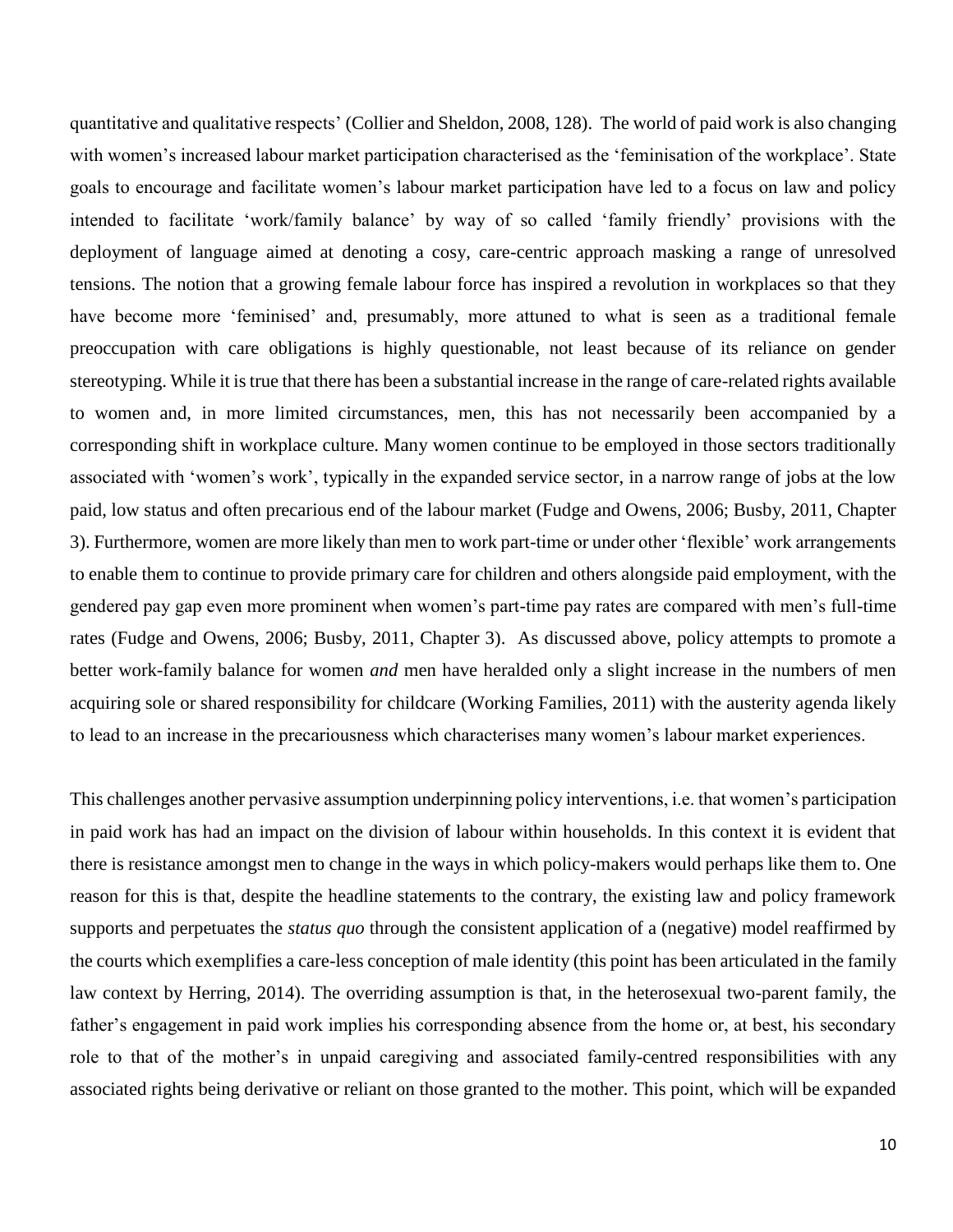upon in the second part of this paper, echoes McGlynn's thesis that the dominant conception of motherhood 'is closely related to normative notions of the 'family': it legitimises the existing sexual division of labour and particular designated roles for fathers (breadwinner, protector and authority figure)' (2000, 34). Furthermore, women's increased labour market participation has undermined the traditional 'breadwinner' notion of fatherhood further, making it difficult for many men to know what their identity as fathers should look like and, thus, what is expected of them (Collier, 2010, 129 (and further at 138) in which he asserts that the drawing of a formal legal framework around equality which stresses gender neutrality in parenting as the ideal has problematised fatherhood.).

To summarise, current policy provision dictates that to in order to be 'good fathers' men should be encouraged to acquire greater caring responsibilities. Based on a set of assumptions which treat 'masculinity' and 'fatherhood' as homogenous concepts, this approach represents a considerable shift in expectations and produces something of a contradiction when placed alongside the more traditional notions of masculinity reinforced elsewhere in the policy landscape. Against this unsettled backdrop, we now consider the current legal framework to determine the extent to which it recognises the diversity that characterises fatherhood and is, thus, capable of enabling all fathers to adopt caring roles.

### **Framing Fathers' Parental Rights**

The second part of the paper examines the current work-family framework through the lens of three 'ideal-type' ideologies' of fatherhood drawing on the literature discussed in the first section, particularly in relation to diversity and fragmentation (Collier, 2010 and Collier and Sheldon, 2008). This spectrum of ideologies ranges from traditional conceptions of fatherhood and responsibilities for care, to more active engagement and shared responsibility for care. At one end is the 'absent' fatherhood ideology, which represents the traditional notion of paternal absence from the caring sphere, and which can be divided into two variants: absence due to primary breadwinning responsibilities and absence due to non-resident parenting status. The mid-point is the 'involved' fatherhood ideology, which represents the rhetoric of 'new fatherhood' by attempting to involve fathers in care (Smart and Neale, 1999). However, this is also characterised by a failure to challenge traditional relationships of care, instead maintaining the *status quo* in practice. At the other end of the spectrum is the 'active' fatherhood ideology, which embodies the ideals and expectations of involved fatherhood and shared responsibilities for care, both in policy and in practice. This framework enables a critical assessment of whether the legislation itself embodies a dominant ideology of fatherhood, and if so, whether this accords with the rhetoric on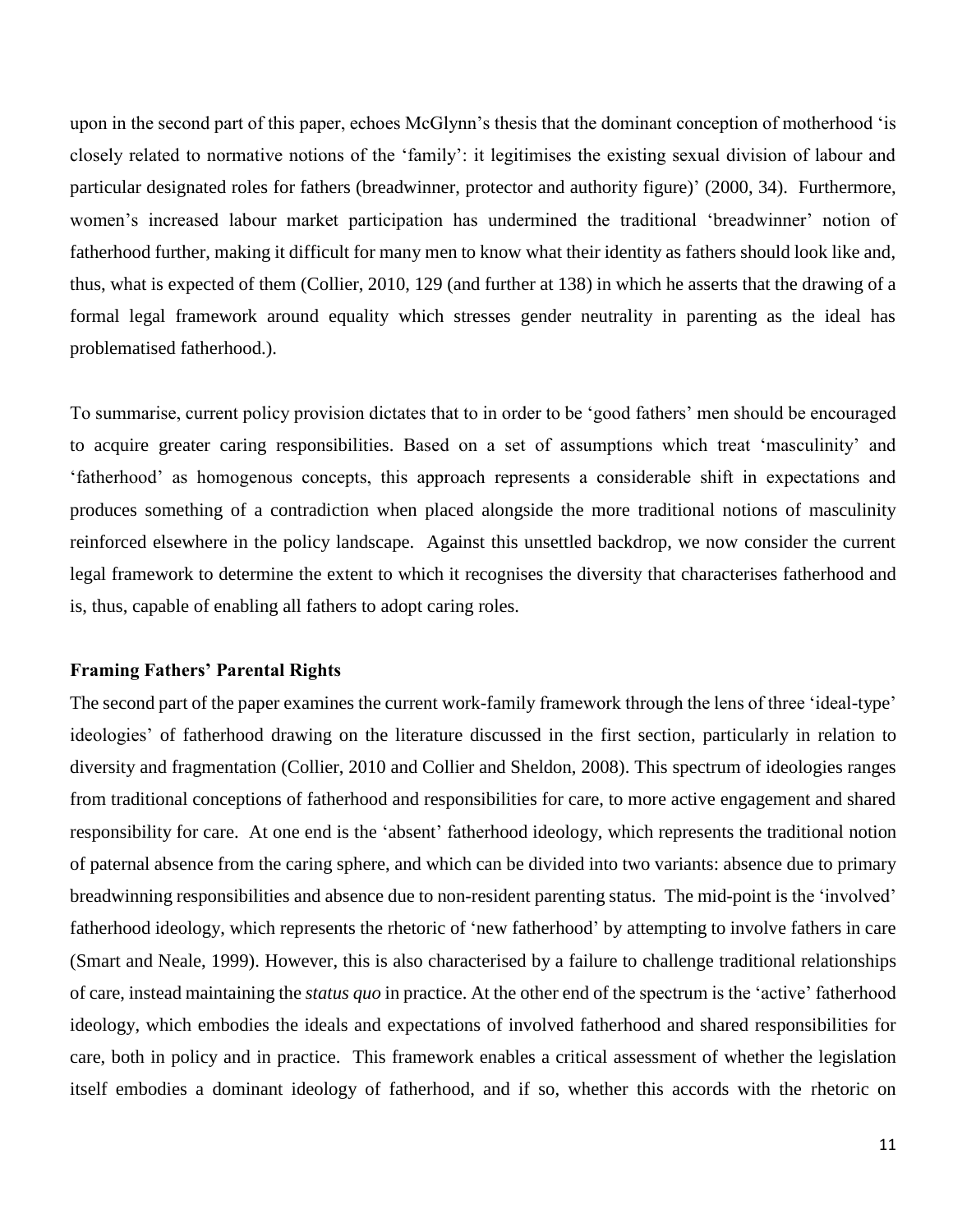fatherhood employed in this context. The contribution of EU law to the UK framework and implications of Brexit on the future development of fathers' rights will also be considered. First a brief overview of fathers' work-family rights in the UK will be provided.

## **Fathers' work-family rights**

Working fathers in the UK have access to work/family rights at three key stages of a child's life: the ante-natal period; the post-birth period; and the extended childhood period. During the ante-natal period all working fathers are entitled to a day-one right to unpaid leave to attend two ante-natal appointments of up to 6.5 hours each (Employment Rights Act 1996 c.18 (ERA), s.57ZE). In the immediate post-birth period, working fathers with 26 weeks continuous service by the end of the  $15<sup>th</sup>$  week before the expected due date are entitled to paternity leave (Paternity and Adoption Leave Regulations 2002/2788 (PALR), Regs.4(2)(a) and 8(2)(a); Social Security Contributions and Benefits Act 1992 c.4 (SSCBA), s.171ZA). The father must also have, or expect to have, responsibility for raising the child or be in a relationship with the mother and have or expect to have main responsibility for the child's care (PALR, Regs.4(2)(b)-(c) or  $8(2)(b)$ -(c)). Fathers who satisfy these qualifying conditions are entitled to a maximum of two consecutive weeks paternity leave to be taken in the 56 days following the birth of a child (ERA, ss.80A and 80B; PALR, Regs.4(1) and 5(1)) and may be entitled to either statutory paternity pay at this time, paid at the current rate of £145.18 per week, or 90% of normal earnings, whichever is the lesser amount (SSCBA, ss.171ZA-171ZEE; Statutory Paternity Pay and Statutory Adoption Pay (Weekly Rates) Regulations 2002/2818, Regs.2-3). Working fathers may also be entitled to shared parental leave (SPL) if both they and the mother satisfy the eligibility requirements. To qualify the working father must be an employee with at least 26 weeks' continuous employment up to and including the week before SPL is due to start (Shared Parental Leave Regulations 2014/3050 (SPLR), Regs.4, 5 and 35). In addition, the father or mother's partner must have been employed or be a self-employed earner for at least 26 out of the 66 weeks before the expected week of childbirth and have minimum earnings in the previous tax year (SPLR, Reg.36). The mother must also satisfy these conditions, or have been entitled to maternity allowance, and must have curtailed her maternity leave to utilizse SPL (Maternity and Adoption Leave (Curtailment of Statutory Rights to Leave) Regulations 2014/3052, Part 2). Working parents can share a maximum of 50 weeks in total (SPLR, Reg.6. The provision actually states that 52 weeks are available but this is subject to two weeks' compulsory maternity leave following childbirth, ERA s.72). The default position being that leave must be taken in one continuous block (SPLR, Reg.13). However, both parents can take leave concurrently and can request different non-consecutive blocks of leave for a minimum of one-week subject to employer agreement (SPLR, Part 2).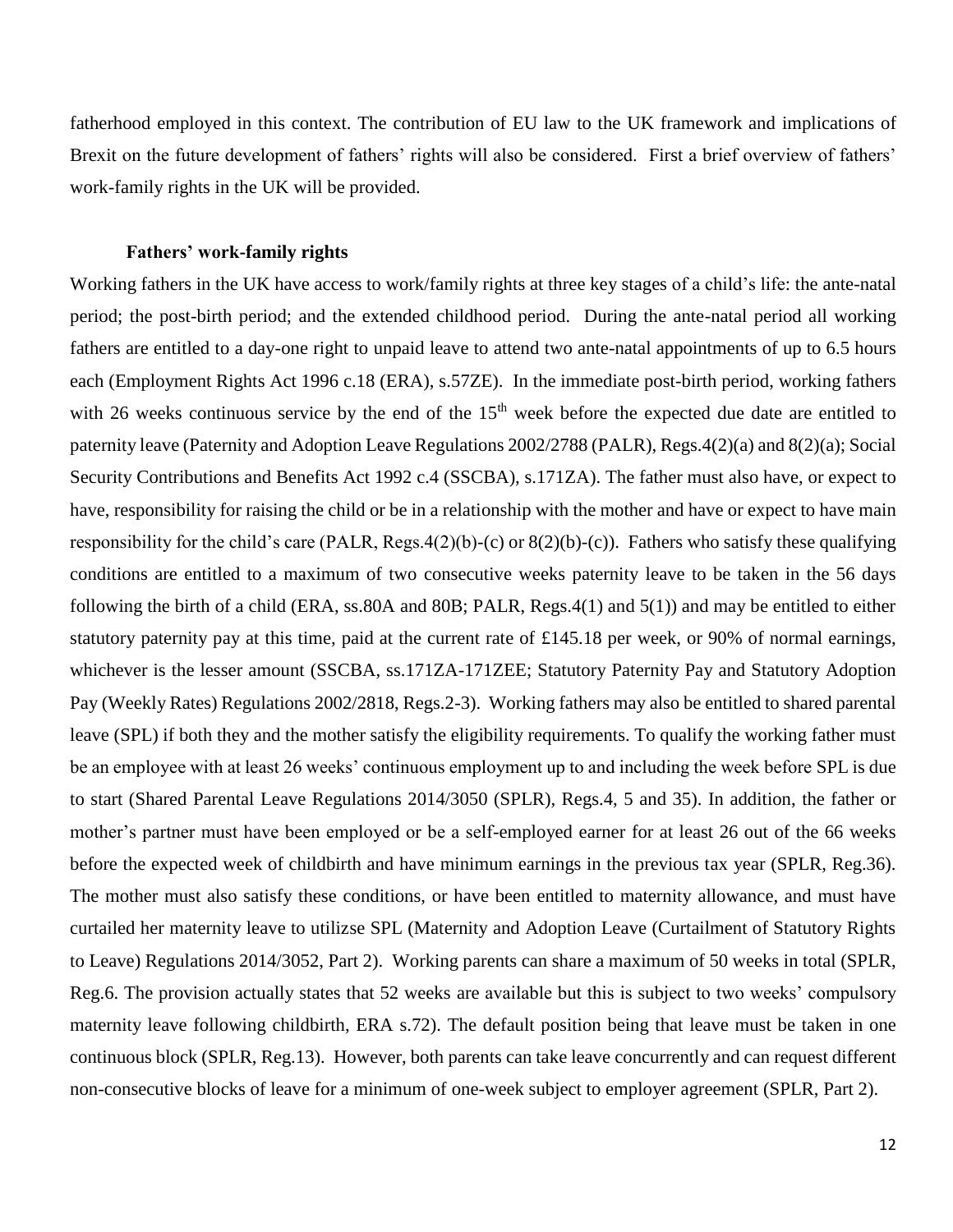During the extended childhood period, fathers have the right to unpaid parental leave. To qualify fathers must be 'employees', have one years' continuous service, and have responsibility for the child (Maternity and Parental Leave Etc… Regulations 1999/3312 (MPLR), Reg.13). Under the default provisions each parent is entitled to a maximum of 18 weeks' unpaid leave per child, subject to a maximum of 4 weeks per child per year (MPLR, Regs. 14(1) and Reg. 16 and Sch. 2 para. 8). Leave may be taken in weekly blocks until the child's  $18<sup>th</sup>$ birthday, thus enabling parents to stagger their entitlement over key stages of their child's life (Reg.16, Sch.2, para.7; as confirmed in *Rodway v New Southern Railway Ltd (Formerly South Central Trains Ltd)* [2005] ICR 1162; EAT decision [2005] ICR 75).

## **The 'Absent' Fatherhood Ideology**

This ideology is characterised by paternal absence from care examined from two distinct perspectives. The first focuses on the economic provider ('breadwinner') characteristic that continues to define conceptions of masculinity and expectations of good fathering, with consequently limited recognition of caring responsibilities that impact on paid work. The second focuses on the non-resident father and how his absence from the family home can serve to limit and penalise his engagement in care.

## *The 'absent' economic provider*

Collier and Sheldon (2008) and Collier (2010) paint a picture of such complexity regarding contemporary fatherhood, with class, race, ethnicity and geographical location intersecting to influence 'family structures and men's practices within specific locales and communities' (2010, 148), that it is questionable whether there is anything to be gained in capturing a normative model as a target for policy-making. This diversity suggests that any attempts by government to reinforce a dominant ideology of fatherhood are unlikely to succeed. However, Collier also acknowledges that,

'A wealth of research suggests that the experience of fatherhood continues to involve, for many if not most men, a significant temporal and spatial trade-off between the domains of work and family, and that many men, women and children continue to view the good father, at least in part, in terms of a breadwinner role' (2010, 148).

This stereotype has, as its exemplar, the conception of the 'standard worker' based on the notion of an unencumbered individual free to engage in full-time, permanent employment which underpins many workplace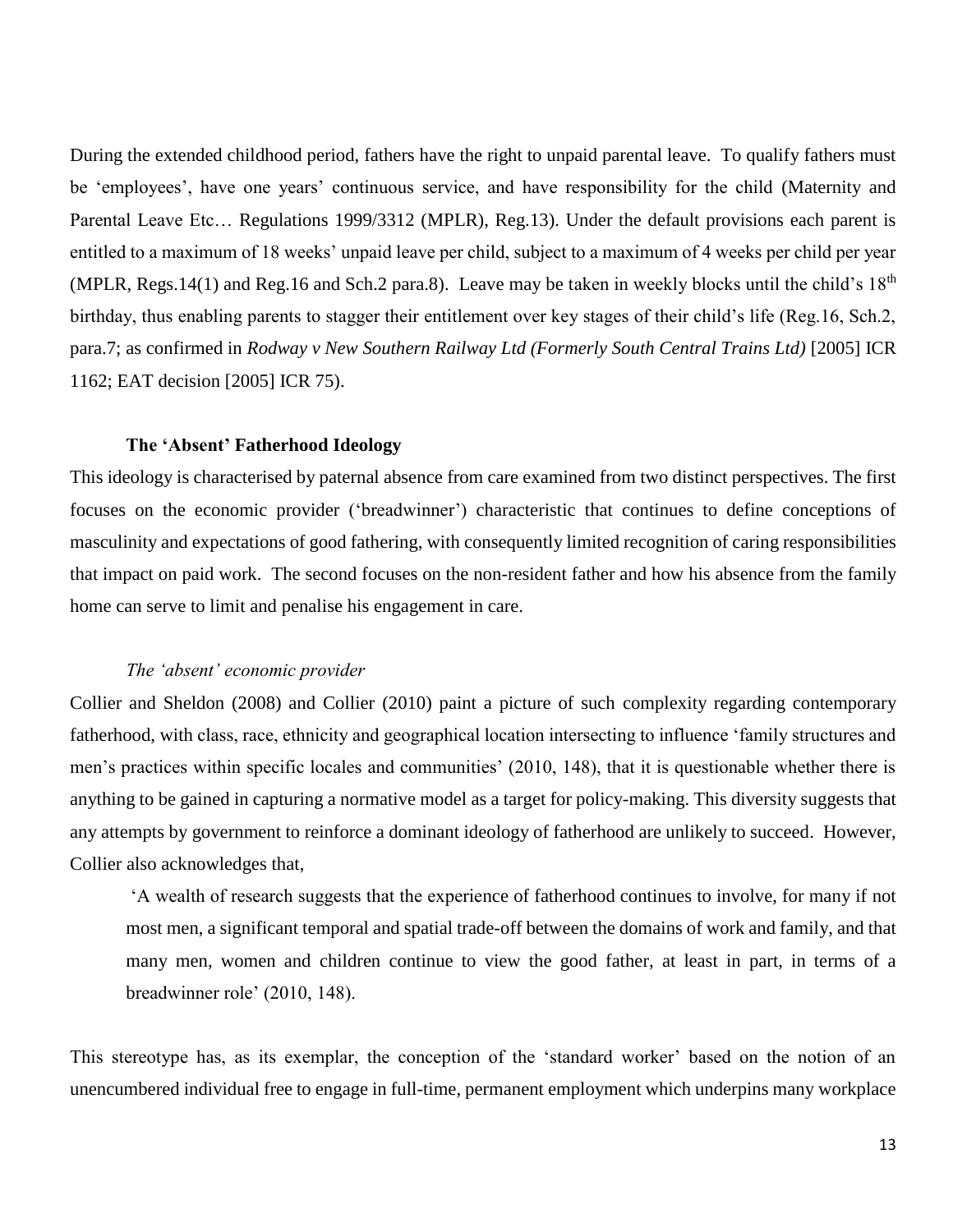arrangements. This paradigm is all too recognisable to those familiar with considerations of women's experiences of paid work where it operates to exclude many mothers due to their inability to conform. In symmetry with its exclusionary effect on women's progress within workplaces, the standard worker model determines men's place within the family by reinforcing the man's role as provider and is at odds both conceptually and empirically with the demands of care-giving. This is evident in the current package of workfamily rights, which requires working fathers to establish their employment status before acknowledging their status as working father. With the sole exception of the right to time off to attend ante-natal appointments, all other work-family rights (paternity leave, SPL and unpaid parental leave) require working fathers to first be employees with an established labour market connection. The legislation thus distinguishes between mothers' and fathers' rights to spend time with their children. Whereas mothers always have the right (and responsibility) to take leave during the child's first year, fathers will only be entitled to do so if they have the requisite labour market connection, thus reinforcing the acceptability of their absence from childcare.

Furthermore, whereas women's labour market engagement has found substantial policy support, at least in terms of encouraging entry and retention, men's participation in care-giving has garnered less attention until relatively recently - initially through the provision of unpaid parental leave in 2000 (MPLR, implementing the Parental Leave Directive 96/43/EC, now repealed and replaced by Directive 2010/18/EU (PLD 2010)); followed by paternity leave in 2003 (PALR); and the right to shared childcare leave originally in 2011 as additional paternity leave (Additional Paternity Leave Regulations 2010/1055), then replaced in 2015 with SPL (SPLR). However, all of these initiatives facilitate short-time absences from work, primarily to care for very young children, and do not address the wider renegotiation of work and care responsibilities. The inevitable consequence is that it is primarily mothers who continue to have to renegotiate their relationship with paid work and care. While the right to request flexible working does arguably offer this opportunity to both parents (Flexible Working Regulations 2014/1398), there is no guarantee that the changes sought will actually be granted (see, for example, *Walkingshaw v The John Martin Group*, Case No: S/401126/00), or that the basis of the decisions made can be challenged (James 2006 and 2009), making it much harder for fathers to rely upon this right.

By focusing on encouraging both parents' continued participation in paid work, policy initiatives have increasingly placed emphasis on the role of men within the family without any particular attempt to incentivise this (Collier, 2001, 544). There is, thus, a failure to recognise that fathers continue to be defined by their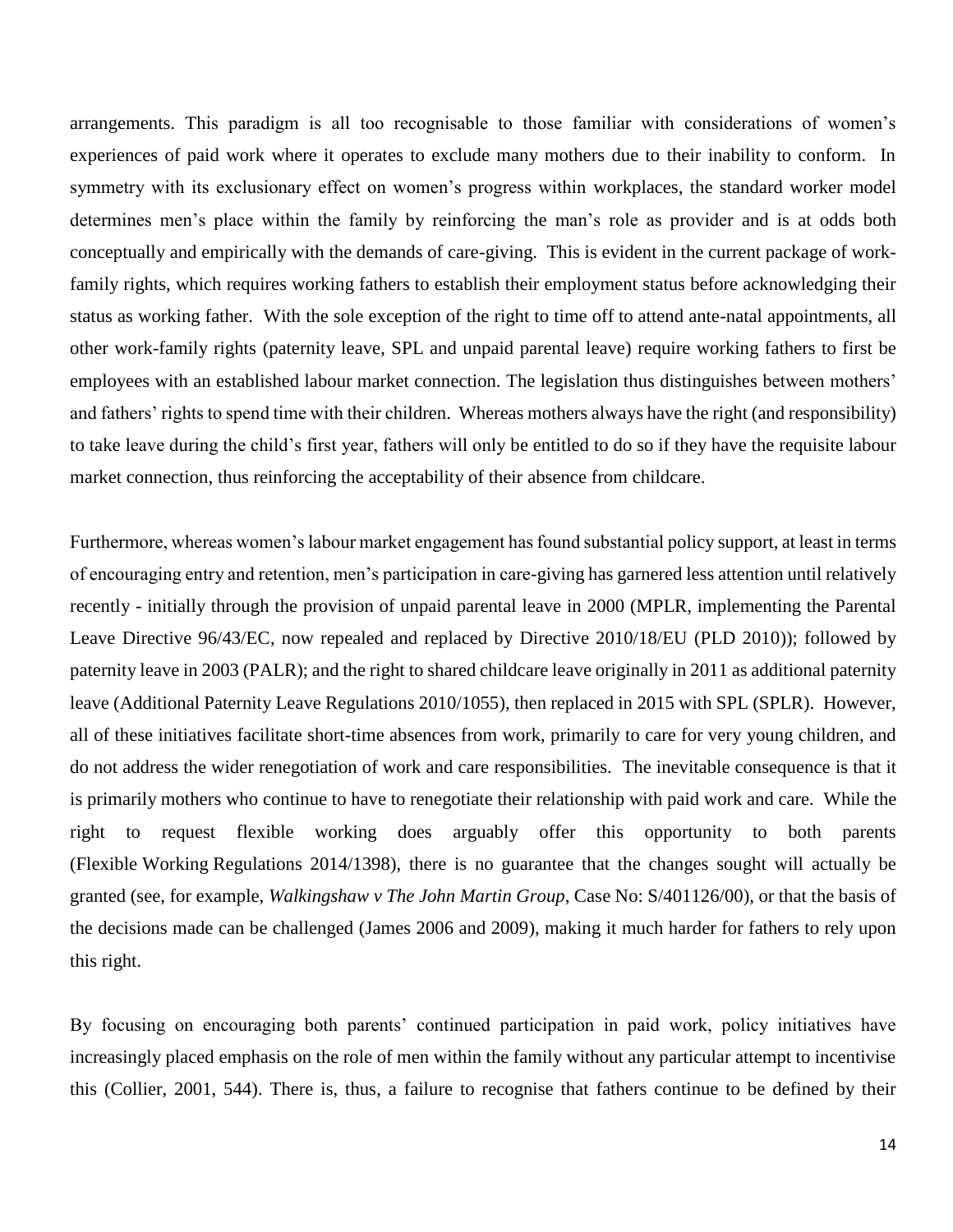breadwinning role. This is evident in the low (paternity and SPL) or unpaid (parental leave and SPL) characteristics of rights which are ostensibly directed towards working fathers. That working fathers cannot or will not take unpaid or low paid leave is well-established as a contributory factor in their lack of engagement with work-family rights (HC Women and Equality Committee, 2017), yet the current framework fails to acknowledge this by retaining current pay arrangements which disincentivise paternal engagement (HM Government, 2018). Greater recognition of the importance of the breadwinning aspect of fathers' identity through earnings-related pay for both fathers and mothers would encourage fathers to identify as worker-carers, and thus engage with care, as well as raising the status of parental care-giving for those working mothers who already do it. Such an approach would remove the necessary connection between breadwinning and paternal absence from care by acknowledging that the economic provider characteristic of male identity is not incompatible with a more active caring role.

While the current framework fails to recognise the importance of the breadwinning role, it also fails to challenge the enduring absence from care that the economic provider fatherhood ideology embodies. This is particularly evident in the lack of individual non-transferable periods of leave, so-called 'daddy days', within the current package of rights. This type of initiative may have incentivised fathers to utilise childcare leave (HM Government, 2011, 17; HM Government, 2012a, 14), not least because the benefit would be lost if it were not used (as is the case in the Nordic countries, Blum et al., 2017). The failure to include this in the SPL framework is particularly disappointing given that the benefits of such a right were highlighted by a number of stakeholders during the consultation period (TUC, 2013, paras.2-3 and 12-15; Working Families, 2013, para.2.2; and Equality and Human Rights Commission, 2013). The provision of such day-one rights for *all* parents with a recognised status as worker-carers would have challenged the gendering of unpaid care and paid work by addressing the derivative nature of fathers' rights. In its impact assessment of SPL, the Government estimated that, even under the most extensive revisions, only between 4-13% of parents would use reserved periods of leave, 4-8% would use SPL and the overall periods of leave used would be relatively short compared with the leave available (HM Government, 2011, 3 and 18-20). The initial impact assessment also recognised that policies which enable the majority, or all, of the main childcare leave to be transferred to working mothers undermine gender equality with those providing reserved periods of leave better able to promote equality by acknowledging and facilitating fathers' role as caregivers (HM Government, 2011, 33). The Government justified this omission on financial grounds (HM Government, 2012a, 6), thus revealing the lack of any true political commitment to removing the support implicit in the policy framework for gendered caregiving by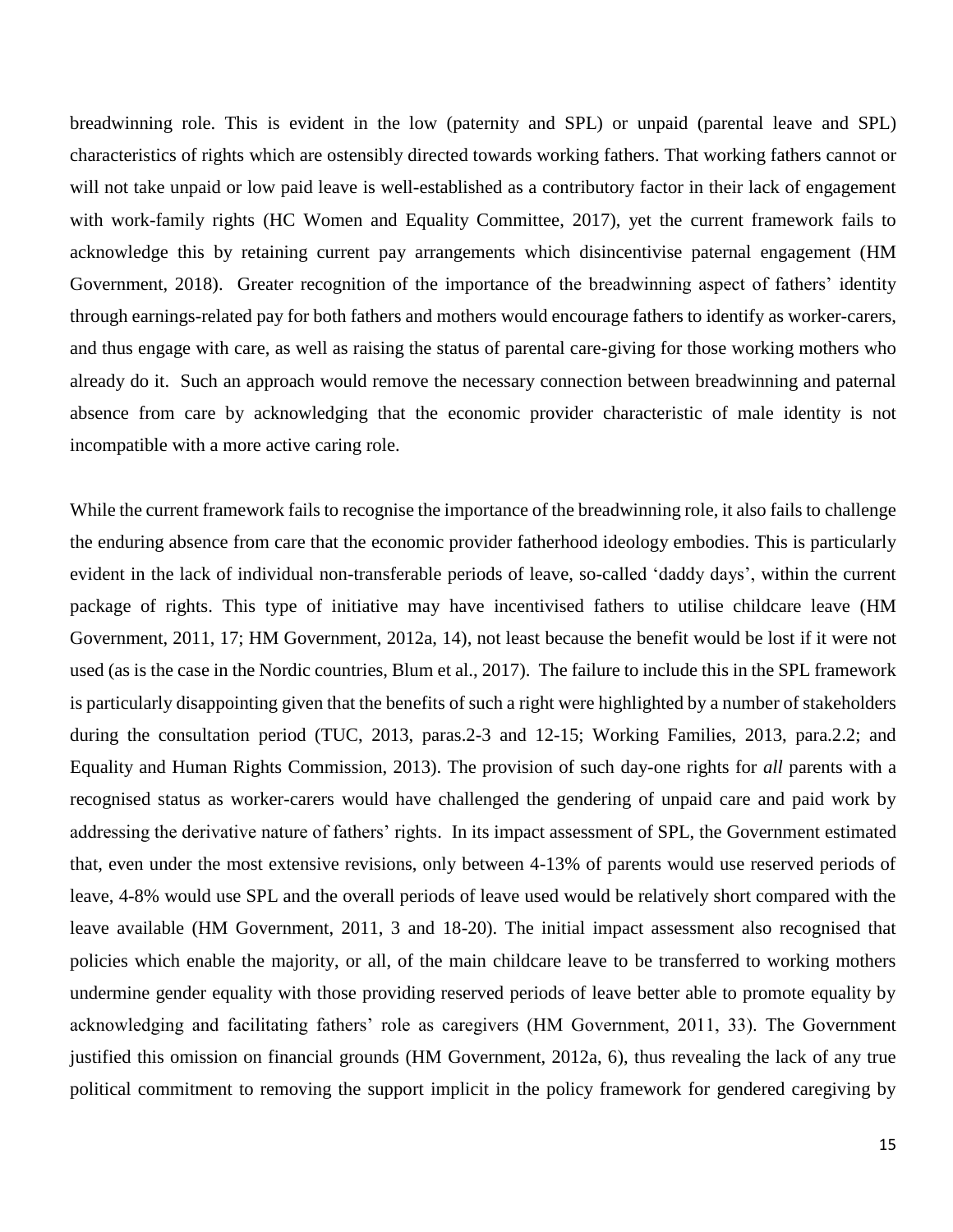which mothers' care-related leave is seen as a necessity and fathers' as a luxury. This is reinforced in the Government's (2018) recent response to the Fathers and the Workplace Inquiry Report, in which it fails to acknowledge the benefits of non-transferable leave in favour of the current framework on the grounds that the current approach 'has the potential to be more transformative, over the longer term … precisely because it encourages a discussion and a "maternal transfer"' (p.6). This indicates the unwillingness of the Government to challenge the current ideology of paternal absence under the guise of flexibility and choice.

The ideology surrounding the father who is 'absent' due to his role as economic provider continues to permeate the current package of work-family rights so that the legislation fails to recognise the importance of the breadwinning attribute to masculine, and thus fathers', identities. While the enduring nature of the 'father as economic provider' ideology is undeniably problematic, particularly when used to justify absence from the caring role, it is also problematic to ignore it. It is only through the provision of a policy framework that recognises and values the significance of status as a paid worker for all working parents (and other carers) by enabling the renegotiation of paid work and unpaid care commitments that paternal absence from care can be challenged.

#### *The 'absent' non-resident father*

The second personification of paternal absence relates to those fathers who are physically absent from the family home because they are non-resident. Such fathers are also absent from the legal framework and related expectations of care arrangements. While in principle working fathers are able to exercise leave rights irrespective of their relationship with the child's mother, in reality many of the assumptions surrounding fathers' engagement with care are based on a heteronormative view of the family in which two different sex parents reside with their birth children who are dependent on them for care. This conceptualisation masks the diversity in family composition, overlooking arrangements beyond those that conform to a binary gendered division of work within and beyond the household. Family arrangements which fall outside of this normative model are problematised so that they are either not recognised or not supported by the provisions (Weldon-Johns, 2015). The precarious legal status of non-resident fathers was reinforced in the proposed default provisions for flexible parental leave (now SPL) which recommended that, where parents live apart, all of the transferable periods of leave and pay should be reserved for the parent with the main responsibility for care, assumed to be the resident parent (HM Government, 2012a, 22). Although the majority of respondents to the consultation were in favour of adopting this approach, some raised concerns that it failed to recognise the caring role of both parents,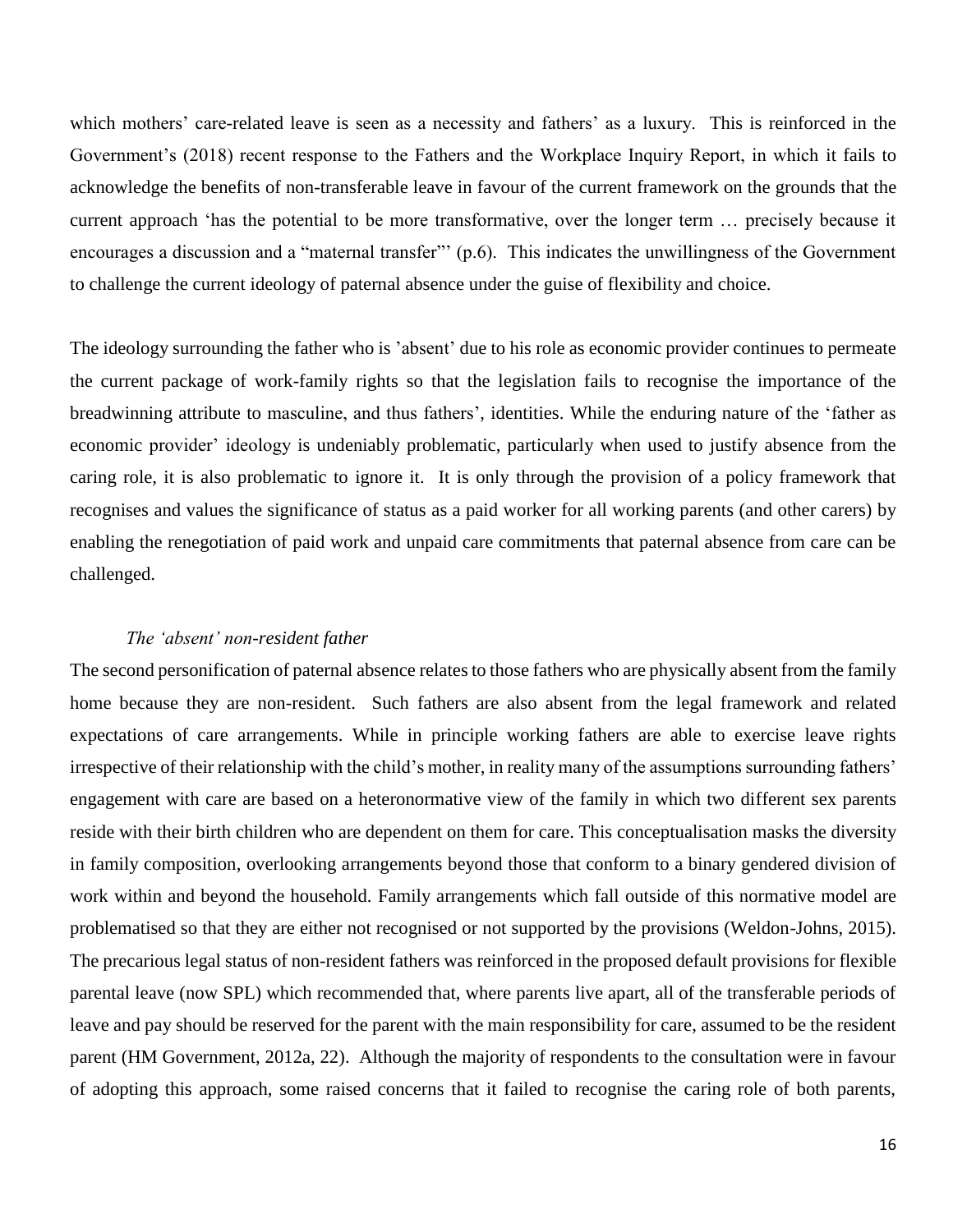possibly undermining attempts at shared parenting (HM Government, 2012a, 22). The proposal was ultimately shelved and *both* parents must now qualify for and intend to use SPL (SPLR, Regs.4-5) which, whilst recognising the aim of encouraging the sharing of leave, also reinforces a dual-partnered family model.

The fact that only one individual is able to exercise fathers' rights in respect of a child means that a working father must be in a position from which he is able to negotiate his responsibilities with the child's mother. If the mother has a new partner it may be particularly difficult for a non-resident birth father to satisfy the conditions required, or to have a clear idea of his role in this context. If the mother chooses to allow her partner to exercise the rights there are no means of challenging that decision so that, even if a non-resident father intends to participate in childcare, his work-related rights will depend upon the mother's choices regarding who she shares childcare responsibilities with. The likely effects of this are evinced by research which identifies mothers' role as the gatekeepers of fathers' involvement as a consistent factor in determining the nature and extent of paternal care (Hauari and Hollingworth, 2009, 7 and 37), particularly following relationship breakdowns (Lewis, Papacosta and Warin, 2002, 4, 28-29, 31-32 and 35-37). It also reinforces the notion of the 'care-less' conception of male identity, as identified by Herring (2014) in the related family law context. In doing so, it legitimates paternal absence from care for non-resident fathers.

While it is right that those who cohabit with the child's mother, whether married or not, are legally recognised as working fathers and carers, the status of non-resident fathers requires more clarity. Law has been quick to acknowledge and regulate the financial role of such fathers (for instance, under the Child Support Act 1991 c.48, s.1), again focusing on their economic provider status. Yet their contribution to care has been neglected and often undermined, thus legitimating their absence in this respect and reinforcing its apparent connection with breadwinning. This illustrates how fathers' work-family rights are conditional on mothers' choices and inextricably linked with social perceptions of an acceptable model of fatherhood (see Collier's notion of the 'good parent', discussed above). It is disappointing that the role of the non-resident father has not been recognised more fully particularly as the most recent amendments to the package of work/family rights sit within the framework of general revisions to the sphere of family law in which there have long been calls for greater recognition of shared or co-parenting arrangements (CFA, Part 2. For a detailed discussion of the shortcomings of family law in this respect, see Herring, 2013, 43-58). In order to effectively encourage and support coparenting within *all* family models, family law and work-family legislation will need to be coordinated with particular attention given to fathers' caregiving rights following family separation.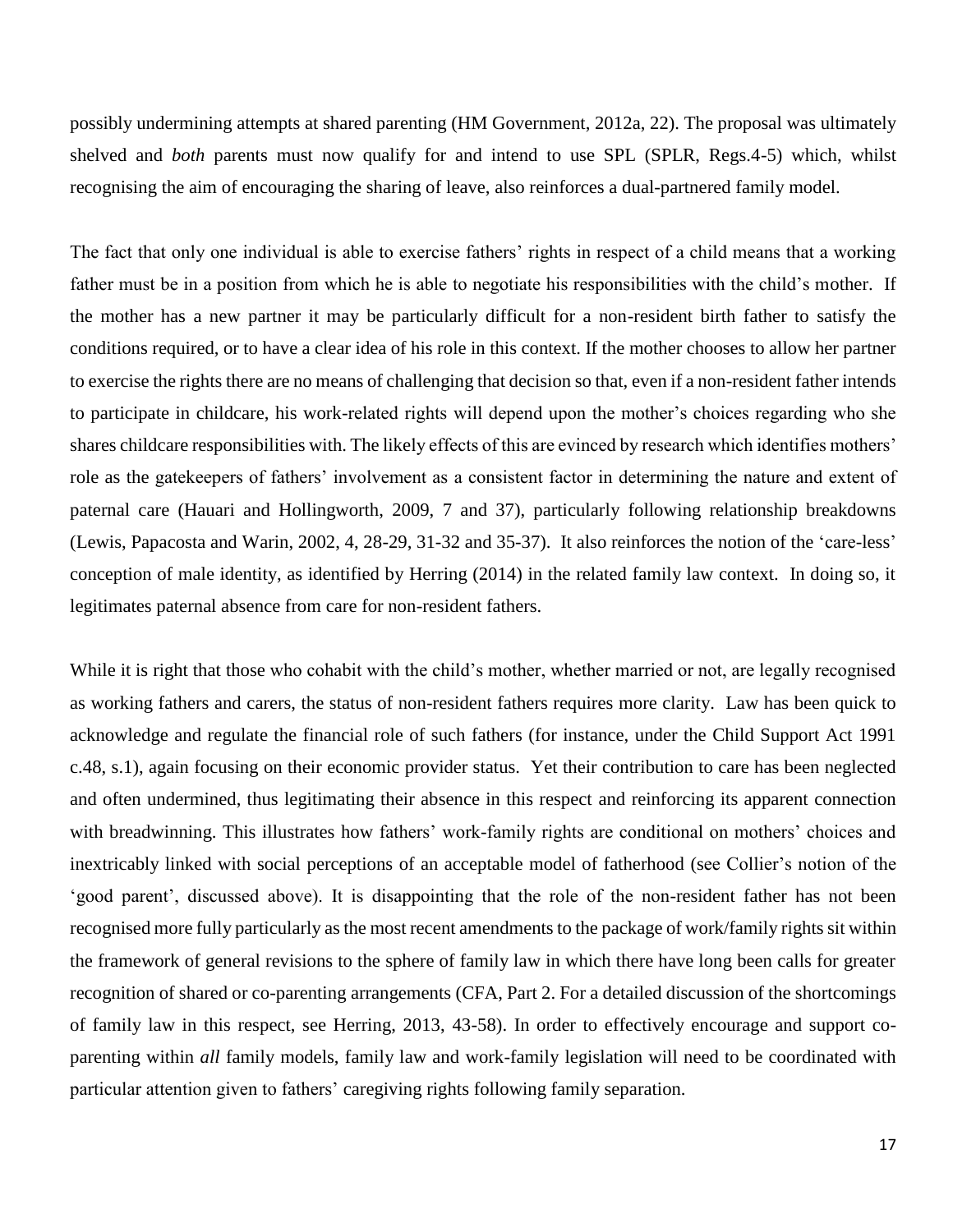The current legal framework, consequently, continues to reinforce the 'absent' fatherhood ideology in the context of non-resident fathers. Paternal absence is again legitimised on the basis of assumptions around what fatherhood should represent, rather than recognising and responding to fathers' lived experiences and their independent rights to be fathers and caregivers. The tension between recognition as an economic provider and as an individual with caring responsibilities is also evident in this context. The recognition and valuing of relationships of care, and the desirability to maintain such relationships regardless of living arrangements, would challenge this and provide a more defined role for non-resident fathers.

## **The 'Involved' (New) Fatherhood Ideology**

The 'involved' (new) fatherhood ideology represents the mid-point of the 'ideal' type spectrum. It is characterised by the rhetoric of 'new fatherhood' which reinforces the idea of 'involved' fathers. In reflecting Dermott's (2001) finding that what amounts to 'involved' fatherhood has been interpreted widely by working fathers, this ideology focuses specifically on the notion of 'involvement' as representing greater engagement with childcare, particularly in the post-birth period, but not necessarily greater *responsibility* for childcare more generally. As outlined in the first part of this article, the rhetoric of 'involved' and 'new fatherhood' has permeated much government policy with the legislation aiming to facilitate greater paternal engagement in care, yet failing to encourage equal responsibility for care.

The facilitation of fathers' greater involvement in childcare from an early stage is evident within the legal framework. The right to attend ante-natal appointments reinforces the notion of involvement by affording all working fathers with a day-one right to time off work to attend two such appointments. Indeed, this was specifically noted by the former coalition government as encouraging 'the full involvement of both parents from the earliest stages of pregnancy' as well as 'greater participation by fathers in caring for their children' (Secretary of State for Education, 2013, 22). In this context the legislation recognises the status of the father, irrespective of his connection to the workplace, and supports his involvement at this early stage. Although welcome, this provision does not fully acknowledge the father's responsibilities towards the unborn child, or indeed the mother. A failure to deal adequately with the economic implications may make it difficult for some fathers to use the right with a preferable alternative being to provide a right to a reasonable period of paid time off to attend such appointments (Hansard, 2013). Such an approach would recognise a father's responsibility to attend by removing the need to choose between having to work for economic reasons or being directly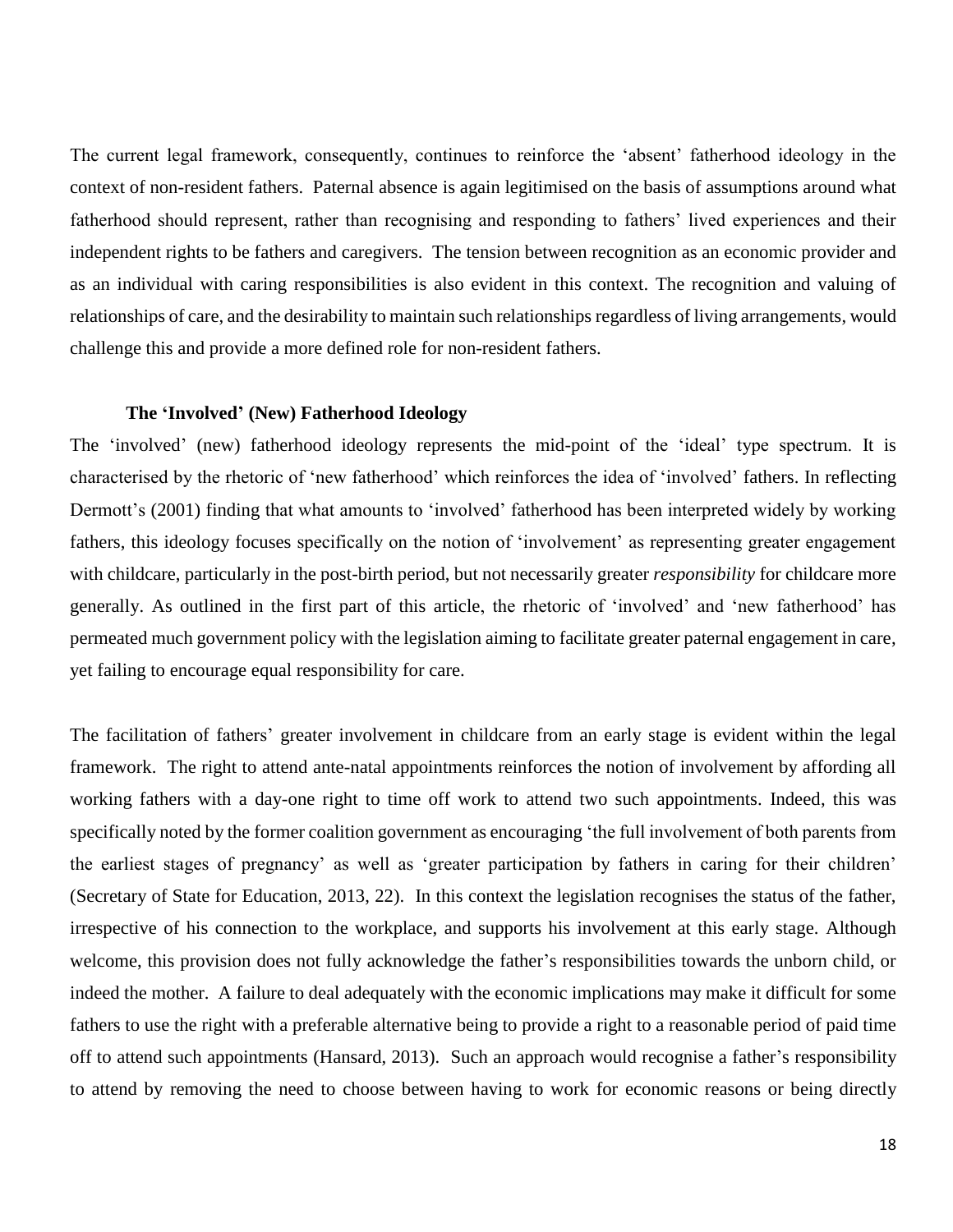involved in ante-natal care. This was suggested recently in the Fathers and the Workplace Inquiry (HC Women and Equality Committee, 2017), with the Government's disappointing response that the current approach strikes the right balance between enabling fathers to attend and placing further burdens on business (2018, p.3) underscoring a lack of commitment to facilitating greater paternal involvement.

This distinction between responsibility and involvement is even more evident in other work/family rights, which, as noted above, depend on workplace connection and employment status. In addition, payment for such rights, where it exists, is not earnings-related. Although ostensibly encouraging involved fatherhood, the operationalisation of the rights fails to recognise fathers' responsibility for care and further entrenches men's negotiable role in this context - a further example being that paternity leave can only be taken in the period overlapping maternity leave which reinforces the assumption that mothers will have primary responsibility for care-giving (James, 2006, 275; Caracciolo di Torella, 2007, 323-324**;** Weldon-Johns, 2011, 34). Empirical investigations of different sex couples' behaviour following the birth of a first baby note the effects of this, so that '[Men]…very quickly realise that paid work is more highly valued than the largely invisible ('feminine') work of child care at home…and they have a wider range of discourses through which to narrate and situate their choices around work and home life' (Miller 2011a, 1105). Fathers fall back into their accepted gender role following the initial period of involvement, primarily because of the gendered values associated with the roles and their 'outsider' status in relation to care, exacerbated by the lack of incentives to remain in the caring role.

Fathers' secondary role in childcare also underpins the framework of the other work/family rights. Whilst the UK's implementation of parental leave recognises that childcare responsibilities persist beyond the child's first year, that responsibility is not equally shared in practice. Gendered perceptions surrounding childcare (Bruning and Plantenga, 1999; Weldon-Johns, 2013; Caracciolo di Torella, 2014) which reflect the traditional relationship between maternity and parental leave (Blum et al., 2017, 8-11) are unchallenged with the unpaid and inflexible nature of the rights reinforcing the traditional gendering of care (McColgan, 2000, 139). This was recognised prior to the initial enactment of the legislation (Social Security Select Committee, 1998/9, paras.7-38), and remains the main justification for improving support for fathers (HC Women and Equality Committee, 2017, 30-31). The lack of any subsequent amendments to the UK's parental leave scheme, other than revisions made at EU-level in the revised PLD2010 and implemented by The Parental Leave (EU Directive) Regulations 2013/283 and the CFA, Part 7, confirms that the legislation's overriding objective is to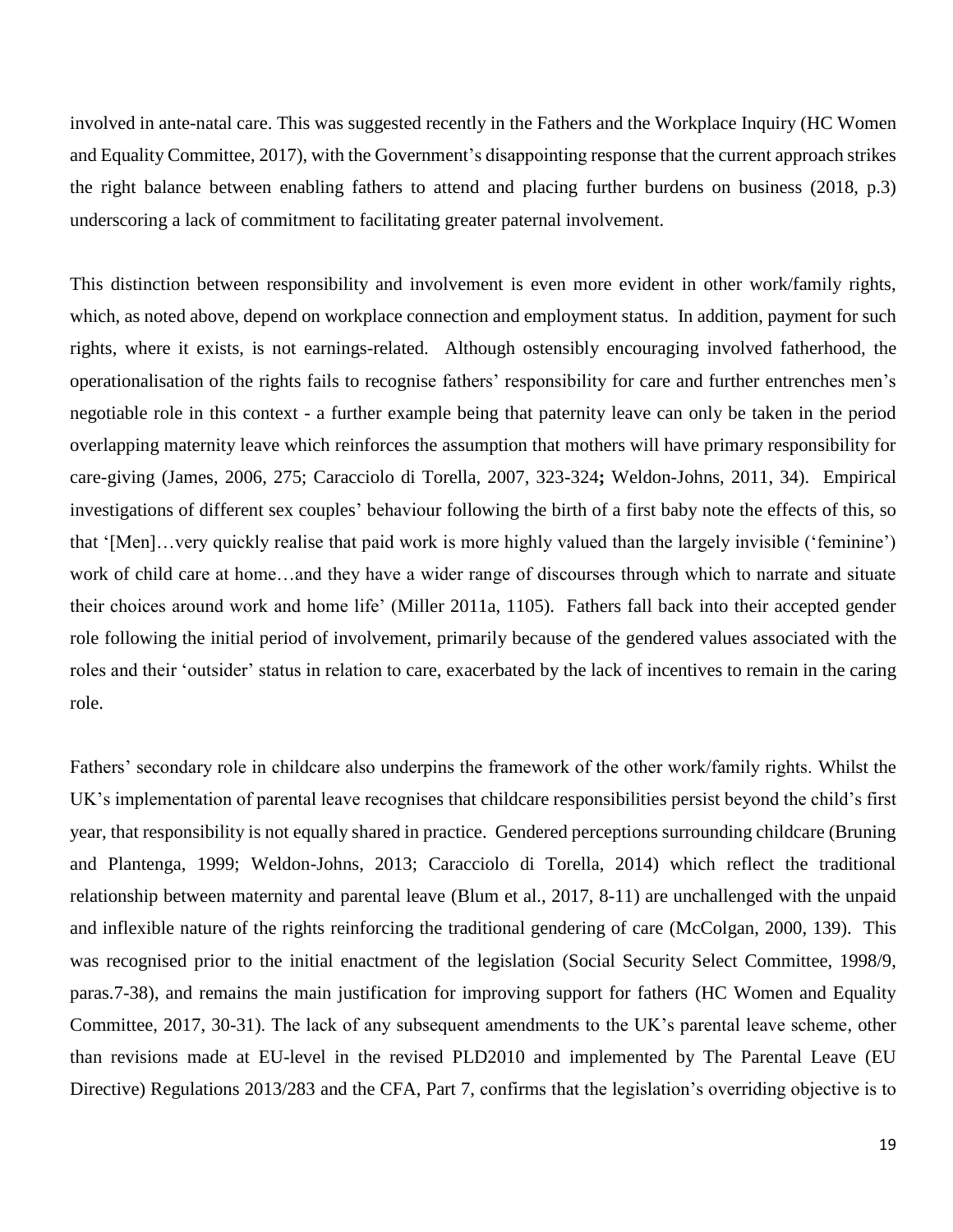promote formal equality rather than to challenge the gendering of paid work and unpaid care. The adoption of a gender-neutral rights holder approach, which entitles all parents to equal treatment, does not recognise the particular needs of working fathers as rights holders in this respect by accepting (House of Lords Hansard, 1998, Col.884, per Baroness Blatch at Cols.905-906; SSSC, 1998/9, para.10; Department of Trade and Industry, 2001, 8), or failing to challenge, the perception that working mothers are the primary caregivers (Finch, 2006, 138, see also Larsen, Taylor-Gooby and Kananen, 2004).

The right to SPL has also failed to substantially challenge the persisting gendered approach to care that has characterised the UK's package of work/family rights. At worst this reinforces paternal absence from care, at best it enables some fathers to be more involved, while continuing to legitimise their lack of responsibility for care evident in their 'dependent' status within SPL (Aitkinson (2017) and Mitchell (2015)). Fathers' ability to utilise this right depends on their employment status and connection as well as on those of the working mother and her choices regarding leave. Empirical work has shown that such factors can have a make or break impact on working fathers' involvement in caring for their pre-school children which is largely shaped by the *maternal* relationship with paid work as mothers' working hours continue to be the main predictor of fathers' engagement with childcare (Norman, Elliott and Fagan, 2014). This is reflected in the way in which the legislation operates in practice, particularly in the distinctions between entitlements to enhanced pay in the child's first year (Aitkinson, 2017). The issue here stems from government guidance, which notes that shared parental leave pay (SPLP) need not be paid at the same rate as enhanced maternity pay (Department for Business Innovation and Skills, 2014, para.77), thus drawing a clear distinction between the value of maternity leave and gender-neutral SPL, which encourages employers to disincentivise paternal care. This is evident in the narrow case law in which it has been argued that the failure to provide enhanced SPLP discriminates against working fathers. The case law has approached this from both a direct and indirect discrimination perspective, with the direct discrimination claims being unsuccessful thus far (*Shuter v Ford Motor Co. Ltd [2014] EqLR 717*; *Hextall v Chief Constable of Leicestershire Police* (ET) ET/2601223/2015; *Ali v Capita Customer Management Ltd* UKEAT/0161/17/BA) because the pregnancy and maternity exception in s.18 EqA prevents fathers from comparing themselves with working mothers on maternity leave (*Shuter*). While it is obviously important to protect pregnant workers and those using maternity leave from discrimination, this approach further entrenches the gendering of caring roles by failing to acknowledge that working fathers are in a similar position to working mothers with regards to their caring responsibilities, particularly following the compulsory maternity leave period. The ET in *Shuter* reinforced this approach by rejecting the argument that the purpose of additional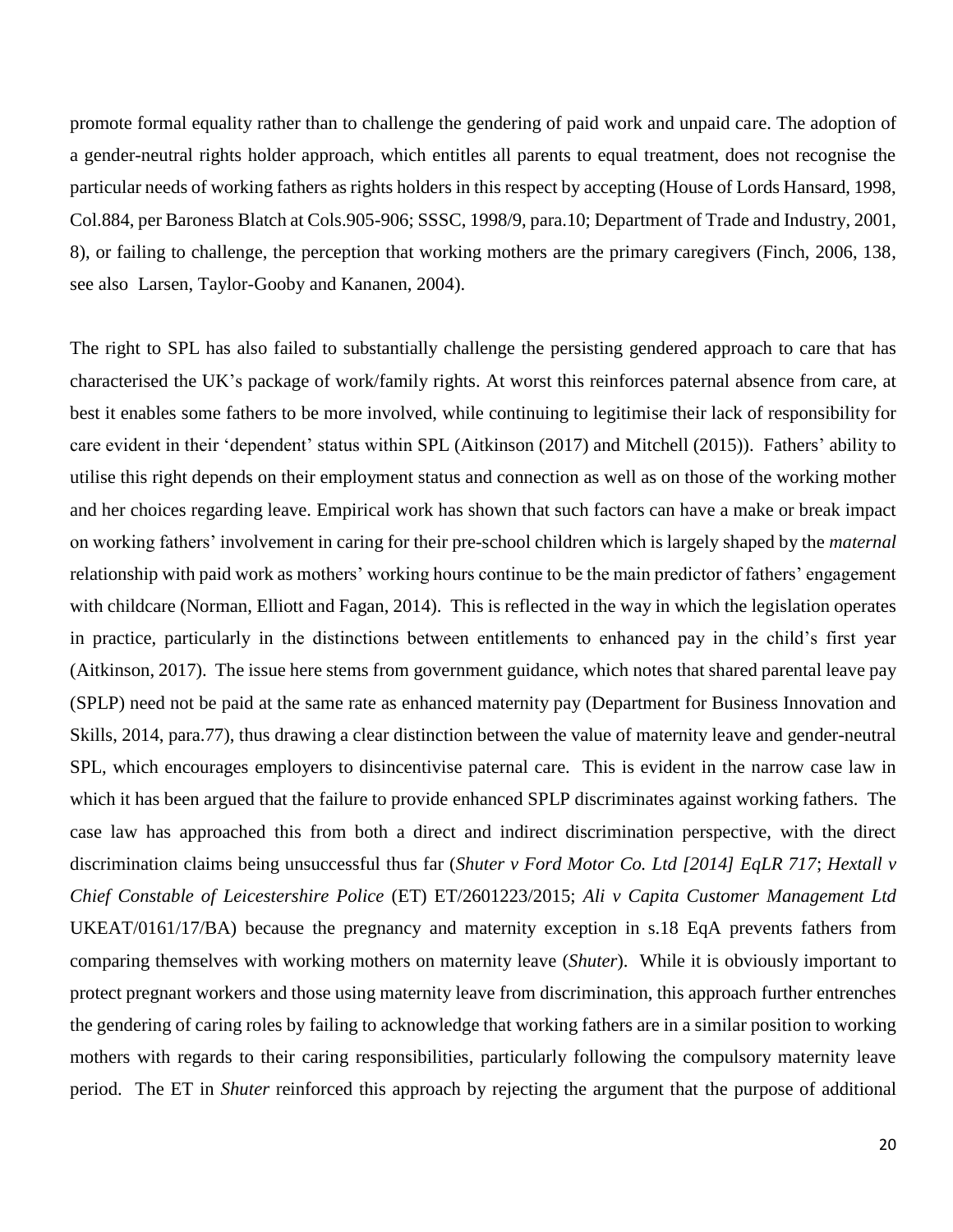paternity leave (now SPL) was to 'detach' maternity leave from the protection of the mother's health and safety to focus on caring for the child. In contrast, the ET in *Ali* (ET/1800990/2016) accepted this argument and agreed that a distinction could be drawn between compulsory maternity leave and childcare leave thereafter so that the failure to extend enhanced payments to fathers during the childcare leave period amounted to direct sex discrimination. In reaching this decision, the ET adopted the line of reasoning evident in the decisions of the CJEU, recognising the role of working fathers and the de-gendering of care. However, this decision was overturned on appeal (UKEAT/0161/17/BA), following the approach in *Shuter* and by the ET in *Hextall*. This represents a backwards step in the recognition of fathers as worker-carers.

The question of whether failing to extend enhanced benefits to SPL amounts to indirect sex discrimination remains open. In *Snell v Network Rail Infrastructure Ltd* 2016 WL 05484817 the decision was clearer since the employer accepted that providing enhanced SPLP only to working mothers was indirectly discriminatory. More recently, the EAT in *Hextall* held that paying the statutory rate for SPLP could amount to indirect sex discrimination against men since women had the option to take maternity leave with enhanced pay and men did not (UKEAT/0139/17/DA). In its decision the EAT held that the ET had erred in holding that women on maternity leave could not be included in the pool of comparators for indirect discrimination just because they were excluded as comparators for direct discrimination (para.62). The key argument regarding the potential disadvantage suffered by fathers here is the same as that noted above in relation to unpaid leave. It requires fathers to make the choice between fully paid work or low paid childcare leave, with the likely choice being paid work. Mothers do not need to make such a choice as they are able to utilise maternity leave with enhanced payments. Of course indirect sex discrimination can be justified making it more difficult for fathers to succeed and to receive recognition as working carers on the same grounds as working mothers.

The case law to date illustrates the unwillingness of UK courts to acknowledge the distinction between the act of childbirth and the gender-neutral performance of care (Fredman, 2014). The differences in mothers' and fathers' rights' regimes include steeper employment conditions imposed on fathers which reinforce the traditional gendered roles of female carer/male breadwinner and perpetuate men's self-identification as workers rather than carers or worker-carers, (Collier, 2001, 544). The current frameworks assume that fathers will adopt a secondary role either by limiting periods of family-related leave and when it can be taken, or by reinforcing that their role is negligible and/or negotiable as compared with the enforced role of the mother. The operation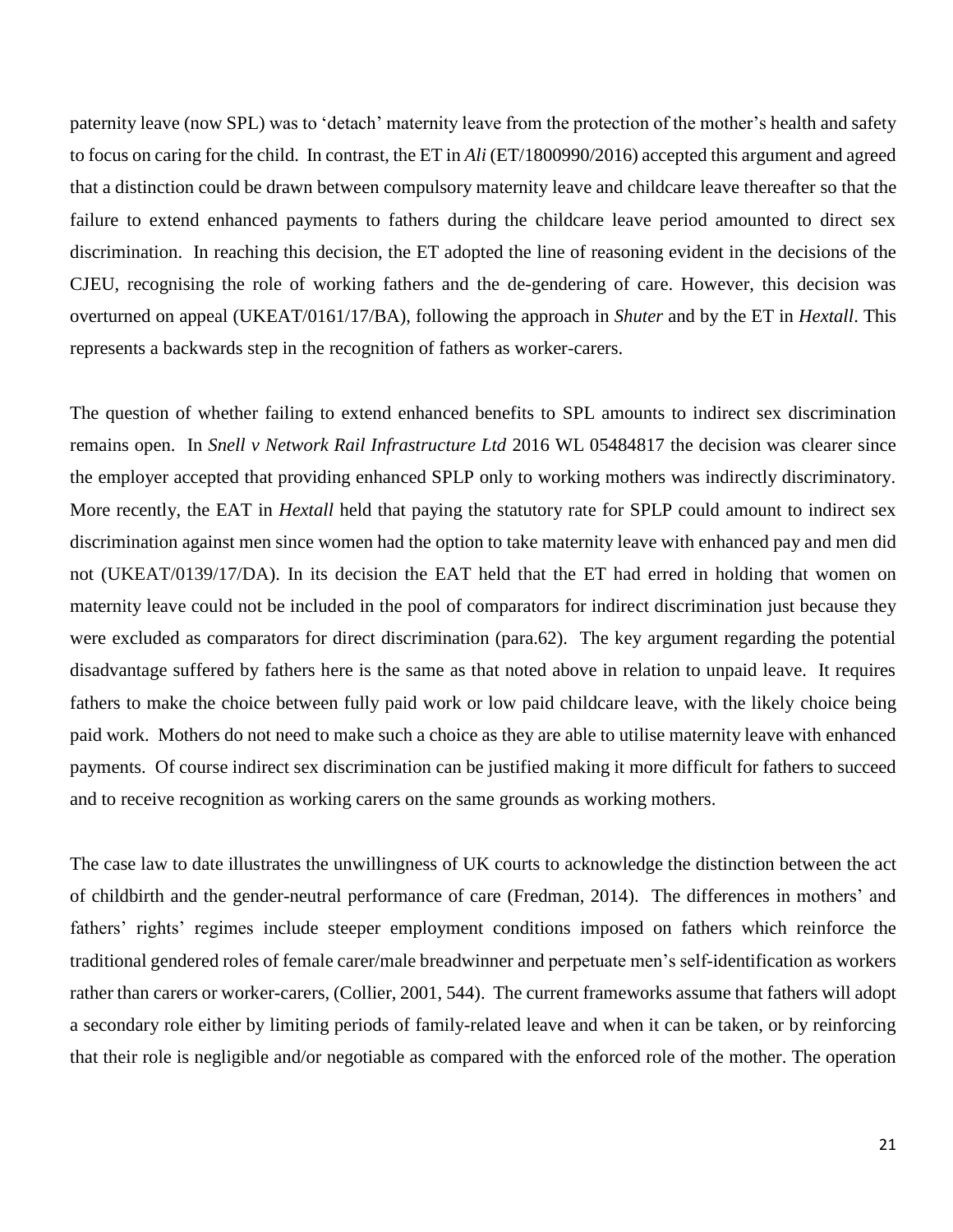of the rights in practice highlights the gap between the rhetoric of 'new fatherhood' and the reality of fathers' lived experiences of care.

While the tentative shift towards self-standing rights for working fathers has provided a long overdue challenge to the gendering of care, the current package of rights falls woefully short. The incorporation of the state's vision of what men's familial role *should be* reflects the ideological pursuit of formal gender equality rather than any attempt to address the needs or aspirations of working fathers (Collier, 1999, 177-178). Thus, while fathers are expected to be *involved* in care, the means by which that can be translated into *responsibility* for care and recognition of the importance of economic factors in care-related decision making is absent. The legal framework thus continues to reflect two conflicting conceptualisations of fatherhood, 'absent' or 'involved', with neither 'responsible'. The aspirational paradigm of 'new fatherhood' has not been matched by any attempt to incorporate the needs of working fathers which perpetuates a lack of control over their ability to engage with care-giving and reaffirms its low status and value. This retrenchment of strong cultural and institutional norms mean that policy ideals have little impact, so that '[T]he legacy of patriarchal and structural arrangements, men's power and 'choices' cannot be erased from contemporary debates or experiences even if there is a desire to do so' (Miller 2011a, 1105).

### **The 'Active' Fatherhood Ideology**

The 'active' fatherhood ideology represents the other end of the 'ideal' type spectrum. It reflects the aspirations and rhetoric of 'new fatherhood' and is characterised by fathers being able to undertake a more equal responsibility for care. As has already been shown, while UK legislation has aimed to facilitate this, it has not in practice enabled working fathers to adopt equal responsibility for care. This is in contrast with developments at EU-level with some recognition of fathers as worker-carers emerging in the jurisprudence of the CJEU in *C-104/09 Roca Alvarez v Sesa Start Espana ETT SA [2011] 1 CMLR 28* and Case C-222/14 *Maistrellis v Ypourgos Dikaiosynis, Diafaneias kai Anthropinon Dikaiomaton* EU:C:2015:473. In both cases the CJEU acknowledged that the position of working fathers, in trying to combine work and care responsibilities, is the same as that of working mothers (*Roca Alvarez*, para.24 and *Maistrellis*, para.47). This is indicative of a move towards the degendering of caring responsibilities which is necessary for fathers' recognition as earner-carers (see further Caracciolo di Torella, 2014 and Fredman, 2014). Such a shift reflects the active fatherhood ideology which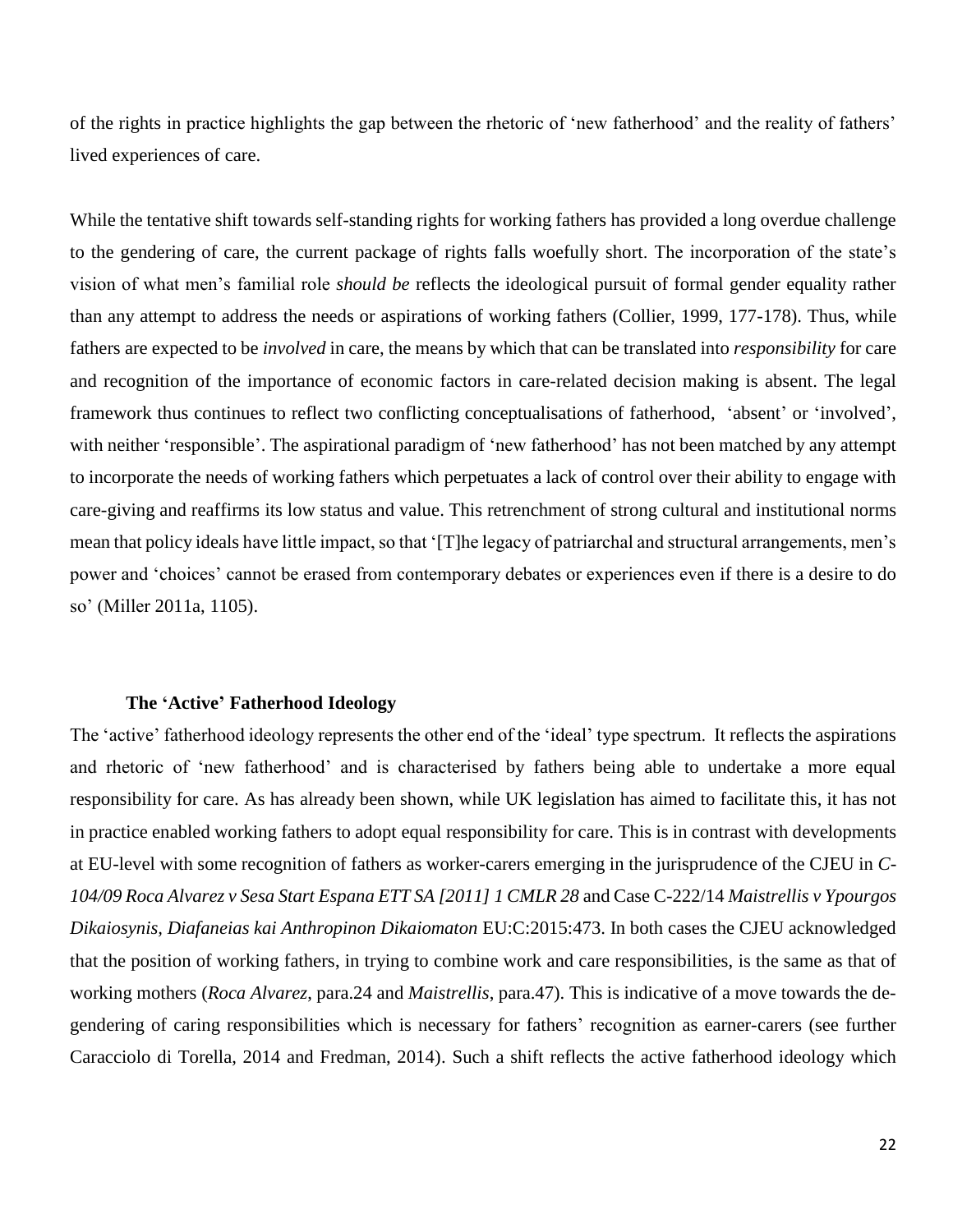recognises that the gender of the caregiver is irrelevant as it is the presence of a qualifying relationship of care that is important.

This approach appears to be endorsed at the EU level by the proposed Work-life Balance Directive COM/2017/0253 final, which would repeal and replace the PLD 2010. While not introducing any new rights specifically for working fathers in the UK context (parental leave (art.5); paternity leave (art.4)), the proposal signifies a commitment to existing protections and the creation of a new floor of work-family rights which clearly recognises fathers as worker-carers and thus has the potential to coordinate and reconceptualise the work-family framework (Caracciolo di Torella, 2017). Notwithstanding the limitations of the proposed Directive, its potential for the future development of fathers' rights and recognition of different relationships of care (see, for example, the right to carers' leave (art.6)) offer great promise for the legal recognition of active fatherhood at the EU-level. The same cannot be said for of the UK posing particular concerns for working fathers post-Brexit. The domestic work-family framework is currently in a state of stagnation, particularly in relation to working fathers, leaving related rights vulnerable to further entrenchment of the absent fatherhood classification post-Brexit with little hope for recognition of the broader spectrum of fatherhood ideologies that working fathers may identify with.

### **Conclusions**

By exploring the nature and extent of fathers' rights in the UK we have shown how gendered assumptions and perceptions are reproduced in the work-family law and policy framework. This analysis has identified policymakers' reliance on two conflicting and equally unhelpful ideologies pertaining to fatherhood whose coexistence actually serves to constrain working fathers' involvement in the provision of childcare. The unrealistic notion of new fatherhood by which fathers are required to conform to a more care-centric profile is seriously at odds with pre-existing notions of father as breadwinner and mother as carer by which fathers are more likely to self-identify as workers rather than carers or worker-carers. The derivative nature of men's workfamily rights which are highly dependent on those available to mothers has the unfortunate effect of further entrenching men's identities as providers of income rather than of care, as evident in the absent fatherhood ideology. The UK's law and policy framework reinforces this polarisation in that it seeks, on the one hand, to reorient men's engagement through notions of shared care but does little to incentivise or enable men and women to actually participate in this ideal whilst, on the other hand, providing reduced or restricted rights to fathers in comparison to those available to mothers, as evident in the involved fatherhood ideology.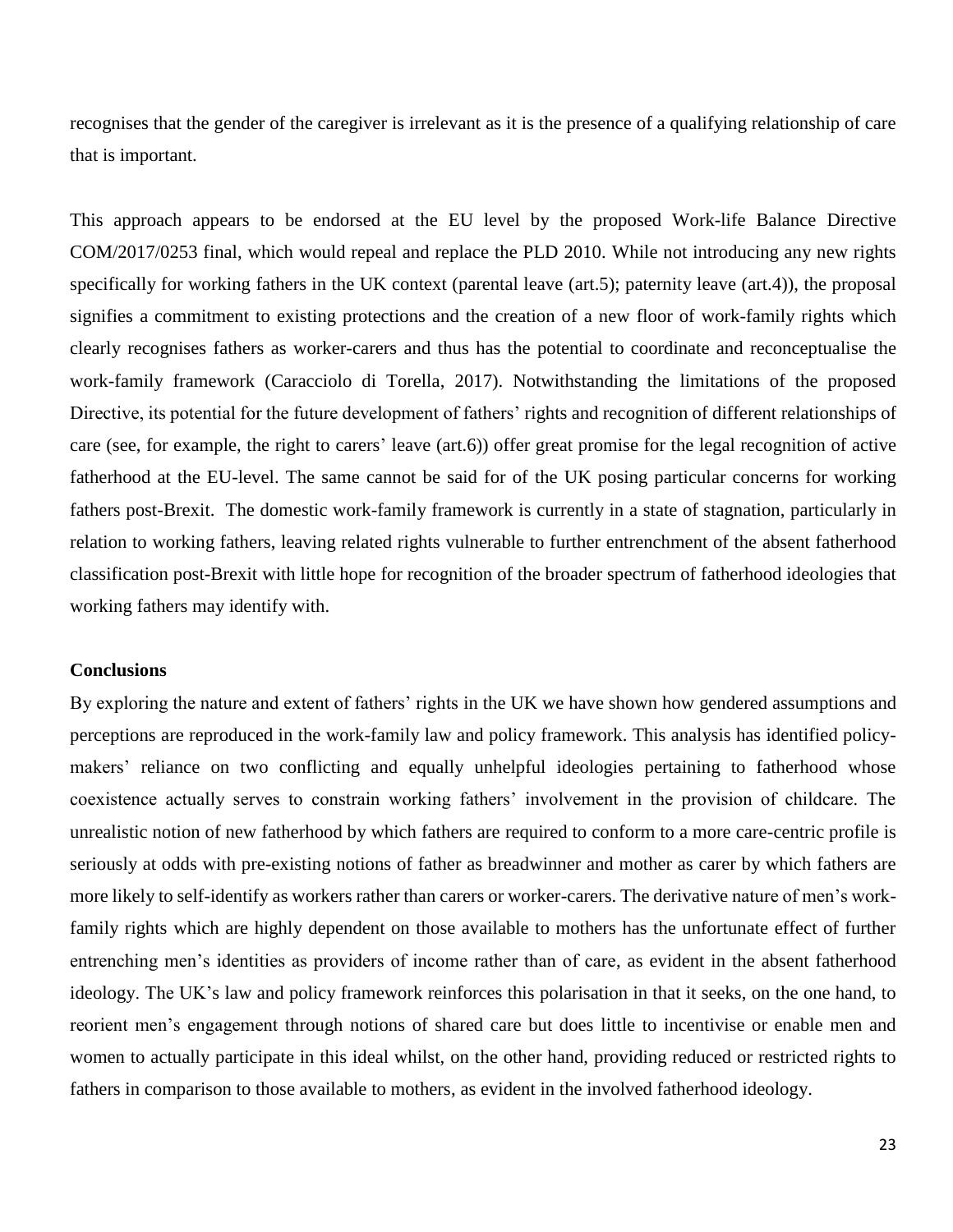Recent attempts to extend fathers' rights have added further complexity to an already confusing web of provision. In the wider context, an effective review would have to consider not only work-family policy, but also tax, welfare and family law provisions with a view to instilling some cohesion across these currently disparate areas (Busby, 2013). The success of any policy initiative will depend on a clear commitment to the achievement of a more equal sharing of paid work and unpaid care between men and women which, in the current neoliberal landscape with its focus on austerity, seems unlikely. Government policy which prioritises participation in paid work regardless of the quality of that work can only serve to further entrench the gendering of unpaid care and labour market participation between different sex couples, which is at odds with the apparent aim of improving working fathers' ability to provide care. Even within the relatively narrow field of workfamily law and policy, mixed messages abound which give rise to a gaping implementation gap in relation to how families organise paid work and unpaid care, how they would like to do so and how relevant provisions do and should facilitate and support this. This does little either to assist in the re-conceptualisation of fathers as involved carers/worker-carers, necessary to make the active fatherhood ideology a reality. Nor does it challenge the dominant ideology of mothers as the primary providers of care which underpins the work-family framework, casting fatherhood into the shadows. McGlynn has identified the need to revisit law's assumptions about motherhood and, in doing so, to 'recast the ideological preconceptions on which the existing law is founded' (2000, 44). While that message still holds true in the UK, with a continuing need for law and policy which is capable of facilitating flexibility in family life rather than attempting to mould it in certain likenesses, it is apparently beginning to be challenged in the EU which could result in regression in this context in a post-Brexit UK.

As long as a pernicious and gender-bound ideology surrounding motherhood sustains, fathers' rights will continue to be viewed as secondary to and derivative from those of mothers. Rejecting the quest for a unitary notion of 'fatherhood' for the purpose of framing policy, Collier has argued against 'an essentialist conceptualisation of the 'masculinity of law', an idea that has served to erase much of the complexity and heterogeneity of the personal lives of women and men' (2010, 128). If gender stereotyping is to be overcome in the context of work-family law and policy, what is required is a flexible, responsive policy framework capable of capturing the wide range of practices and attachments to care-giving that exist regardless of the personal characteristics of the caregiver (Busby, 2011). In this respect, it is perhaps worth considering the father-child relationship in more depth. In the specific context of fathering, Dermott's empirical observations about intimacy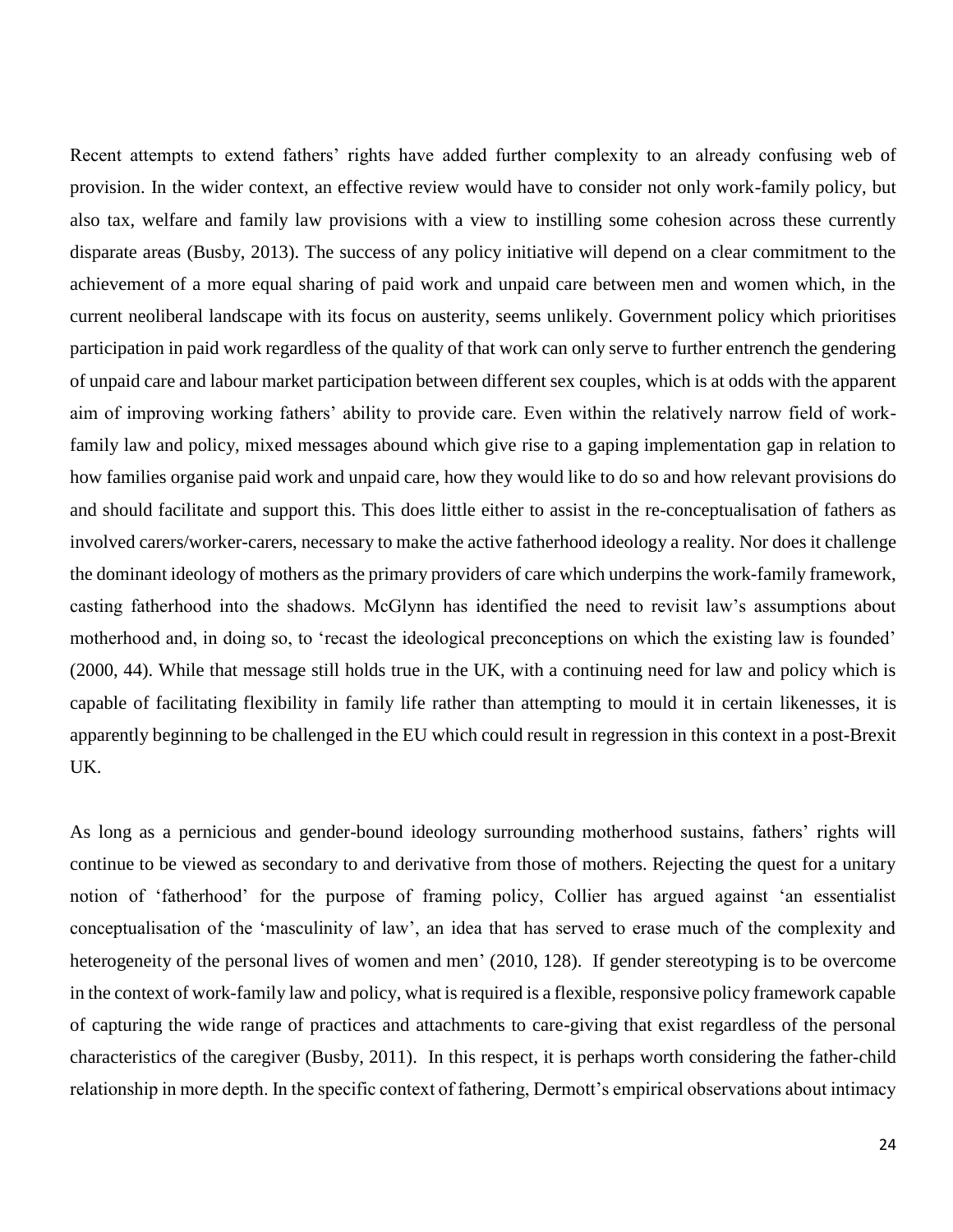are particularly helpful in drawing a distinction between 'spending time' and 'making time' (2008, 142). Dermott's assertion that contemporary fatherhood should be conceptualised as an intimate relationship – 'centred on a personal connection at the expense of participation in the work of childcare' – leads her to conclude that 'the practicalities of 'intimate fatherhood' are fluid and open to negotiation' (2008, 1). This is surely an ideal starting point: a non-prescriptive and flexible approach aimed at facilitating such intimate relationships would appear to be a very sound basis on which to build a work-family law and policy framework for *all* providers of care regardless of gender or biological relationship.

### **References**

Abbott, P., Nativel, C., and Wallace, C., 2013. Dual Earner Parents Strategies for Reconciling Work and Care in Seven European Countries. *Observatoire de la Société Britannique*. 14, 73-97, available: [http://osb.revues.org/1521?lang=en.](http://osb.revues.org/1521?lang=en)

Atkinson, J.L., 2017. Shared Parental Leave in the UK: can it advance gender equality by changing fathers into co-parents? *International Journal of Law in Context.* 13(3), 356-368.

Blum, S., Koslowski, A., and Moss, P, 2017. *International Review of Leave Policies and Related Research 2017*. International Network on Leave Policies and Research.

Bruning, G., and Plantenga, J., 1999. Parental Leave and Equal Opportunities: Experiences in Eight European Countries. *Journal of European Social Policy*, 9(3), 195-209.

Busby, N., 2011. *A Right to Care: Unpaid Care Work in European Employment Law*. Oxford: Oxford University Press.

Busby, N., 2013. Labour law, Family Law and Care: A Plea for Convergence. *In*: J. Herring and J. Wallbank (Eds). *Vulnerabilities, Care and Family Law*. Oxon: Routledge.

Busby, N., 2014. Unpaid Care, Paid Work and Austerity: A Research Note. *feminists@law*, 4(1).

Busby, N., 2018. Brexit, Gender Equality and Scotland: In and Out of the Shadowlands' in M. Dustin, N. Ferreira and S. Milns (Eds). *Brexit: Gender and Queer Perspectives*, Palgrave Macmillan (forthcoming).

Caracciolo Di Torella, E., 2007. New Labour, New Dads — The Impact of Family Friendly Legislation on Fathers. *Industrial Law Journal*, 36(3), 318-328.

Caracciolo di Torella, E., 2014. Brave New Fathers for a Brave New World? Fathers as Caregivers in an Evolving European Union. *European Law Journal*, 20(1), 88–106.

Caracciolo di Torella, E., 2017. An emerging right to care in the EU: a "New Start to Support Work-Life Balance for Parents and Carers". *ERA Forum*, 18, 187–198.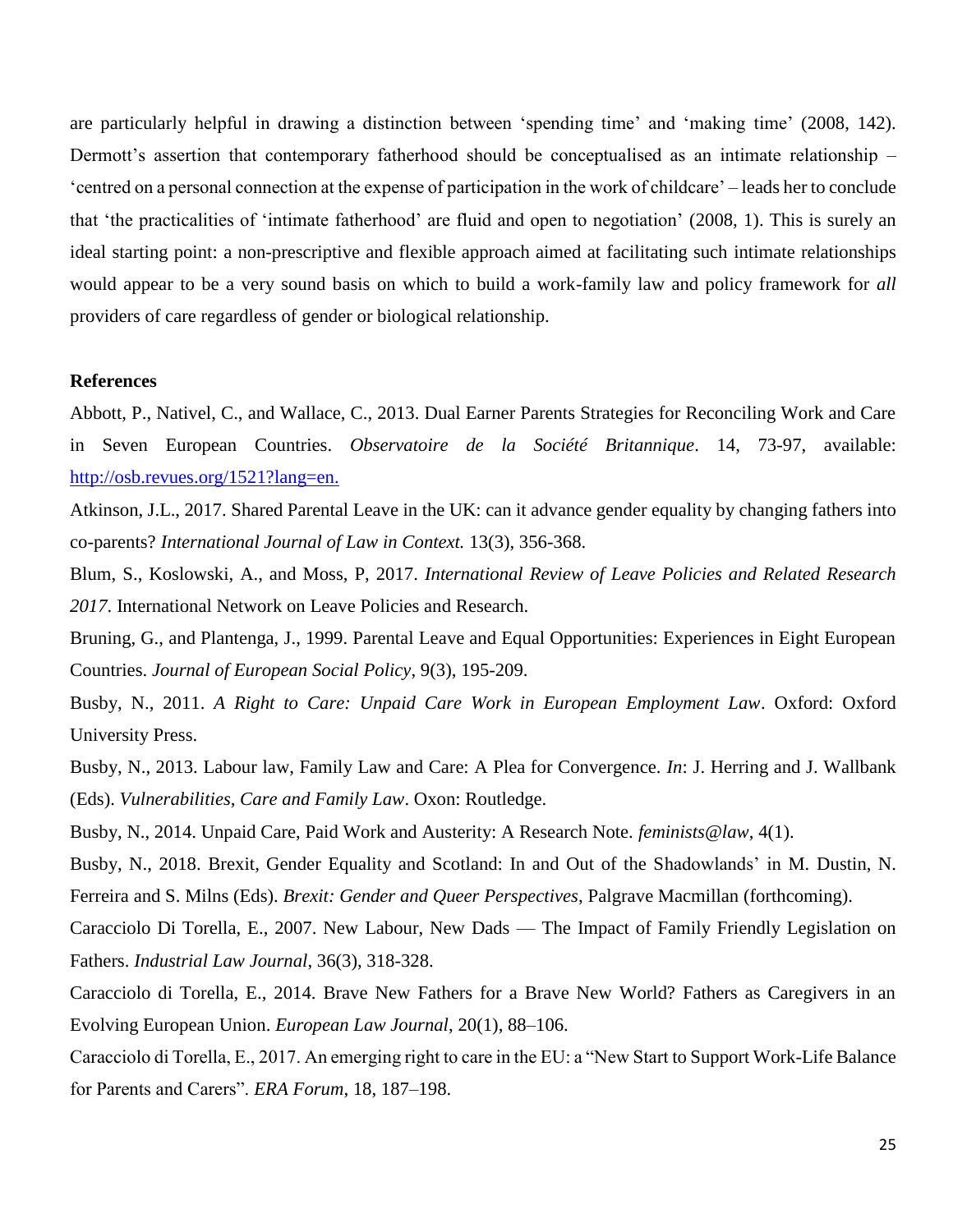Clarke, J., and Newman, J., 2012. The alchemy of austerity. *Critical Social Policy*, 32(3), 299-319.

Collier, R., 1999. Feminising' the Workplace? Law, the 'Good Parent' and the 'Problem of Men. *In*: A. Morris and T. O'Donnell (Eds), *Feminist Perspectives on Employment Law*. London: Cavendish Publishing Limited.

Collier, R., 2001. A Hard Time to Be a Father?: Reassessing the Relationship Between Law, Policy, and Family (Practices). *Journal of Law and Society*, 28(4), 520-545.

Collier, R., 2010. *Men, Law and Gender: Essays on the 'man' of law*. Oxon: Routledge.

Collier, R., and Sheldon, S., 2008. *Fragmenting Fatherhood: A Socio-Legal Study*. Oxford: Hart Publishing.

Conley, H., 2012. Economic crisis, austerity and gender equality – the UK case. *European Gender Equality Law Review*, 2, 14-19

Connolly, S., Aldrich, M., O'Brien, M., Speight, S., and Poole, E., 2013. *Fathers and Work', Fathers, Work and Families in the 21st Century*. Briefing paper June, available: <http://www.modernfatherhood.org/publications/fathers-and-work/>

Crompton, R., 1999. *Restructuring Gender Relations and Employment: The Decline of the Male Breadwinner*. Oxford: Oxford University Press.

Crompton, R., and Lyonette, C., 2008. Who does the housework? The division of labour within the home. *In*: A. Park, J. Curtice, K. Thomson, M. Phillips, M. Johnson, and E. Cleary (Eds), *British Social Attitudes*. London: Sage.

Dex, S., Hawkes, D., Joshi, H., and Ward, K., 2005. Parents' employment and childcare. *In*: S. Dex and H. Joshi (Eds), *Children of the 21st century: From birth to nine months*. Bristol: Policy Press.

Dermott, E., 2001. New Fatherhood in Practice? - Parental Leave in the UK. *The International Journal of Sociology and Social Policy*, 21(4-6), 145-164.

Dermott, E., 2005. Time and Labour: Fathers' Perceptions of Employment and Childcare. *Sociological Review*, 53, 89-103.

Dermott, E., 2008. Intimate Fatherhood: A Sociological Analysis. London: Routledge.

Department of Trade and Industry, 2001. *Parental Leave Consultation*. London: Department of Trade and Industry.

Department for Business Innovation and Skills, 2014. *Employers' Technical Guide to Shared Parental Leave and Pay,* London: Department for Business, Innovation and Skills.

Equality and Human Rights Commission, 2009. *Working Better: fathers, family and work contemporary perspectives*. Research summary 41. London: Equality and Human Rights Commission.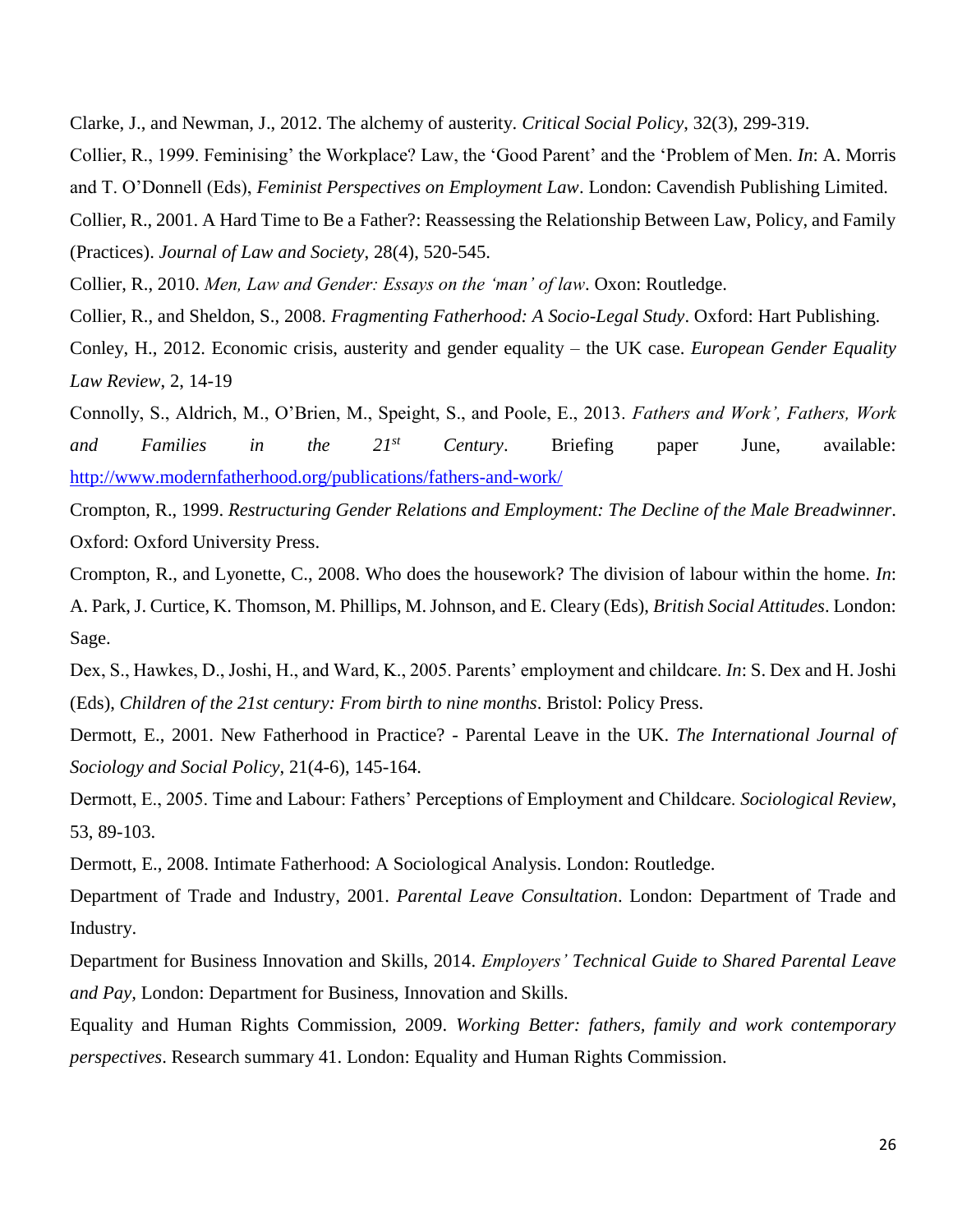Equality and Human Rights Commission, 2013. *Memorandum submitted by Equality and Human Rights Commission on the Children and Families Bill*. CF 66.

Equality and Human Rights Commission, 2017. Measuring Up, Report 7: Public Authorities' performance in meeting the Scottish Specific Equality Duties. Available:

[https://www.equalityhumanrights.com/sites/default/files/m\\_u\\_7\\_formatted\\_final.pdf](https://www.equalityhumanrights.com/sites/default/files/m_u_7_formatted_final.pdf) 

Equal Opportunities Commission, 2006. *Gender Equality Duty Code of Practice for England and* Wales. London: EOC.

Finch, N., 2006. Childcare and Parental Leave. *In*: J. Bradshaw and A. Hatland (Eds), *Social Policy, Employment and Family Change in Comparative Perspective*. Cheltenham: Edward Elgar Publishing.

Fredman, S., 2014. Reversing roles: Bringing men into the frame. *International Journal of Law in Context*, 10(4), 442-459.

Fudge, J., and Owens, R., (Eds), 2006. Precarious Work, Women and the New Economy: The Challenge to Legal Norms. Oxford: Hart Publishing.

Gershuny, J., 2000. Changing Times: Work and Leisure in Post-industrial Society. Oxford: Oxford University Press.

Gregory, A. and Milner, S., 2011. What is "New" about Fatherhood? The Social Construction of Fatherhood in France and the UK. *Men and Masculinities*,14(5), 588-606.

Hansard, 2013. Children and Families Bill. Committee Debate: 4<sup>th</sup> sitting: House of Commons, 7 March 2013. Hauari, H., and Hollingworth, K., 2009. *Understanding Fathering, Masculinity, diversity and change*. York: Joseph Rowntree Foundation.

Hearn, J., 2004. From Hegemonic Masculinity to the Hegemony of Men. *Feminist Theory*, 5(1), 149-72.

Hepple, B., 2011. Enforcing Equality Law: Two Steps Forward and Two Steps Backwards for Reflexive Regulation. *Industrial Law Journal*, 40 (4), 315-335.

Herring, J., 2014. Making Family Law More Careful. *In*: Wallbank and J. Herring, (Eds). *Vulnerabilities, Care and Family Law*. Oxon: Routledge.

HC Women and Equality Committee, (2017). *Fathers and the Workplace: First Report of Session 2017-19*. HC 358.

HM Government, 2011. *Consultation on Modern Workplaces, Flexible Parental Leave: Impact Assessment*.

HM Government, 2012a. *Modern workplaces – government response on flexible parental leave*.

HM Government, 2012b. *Modern workplaces – government response on flexible working*.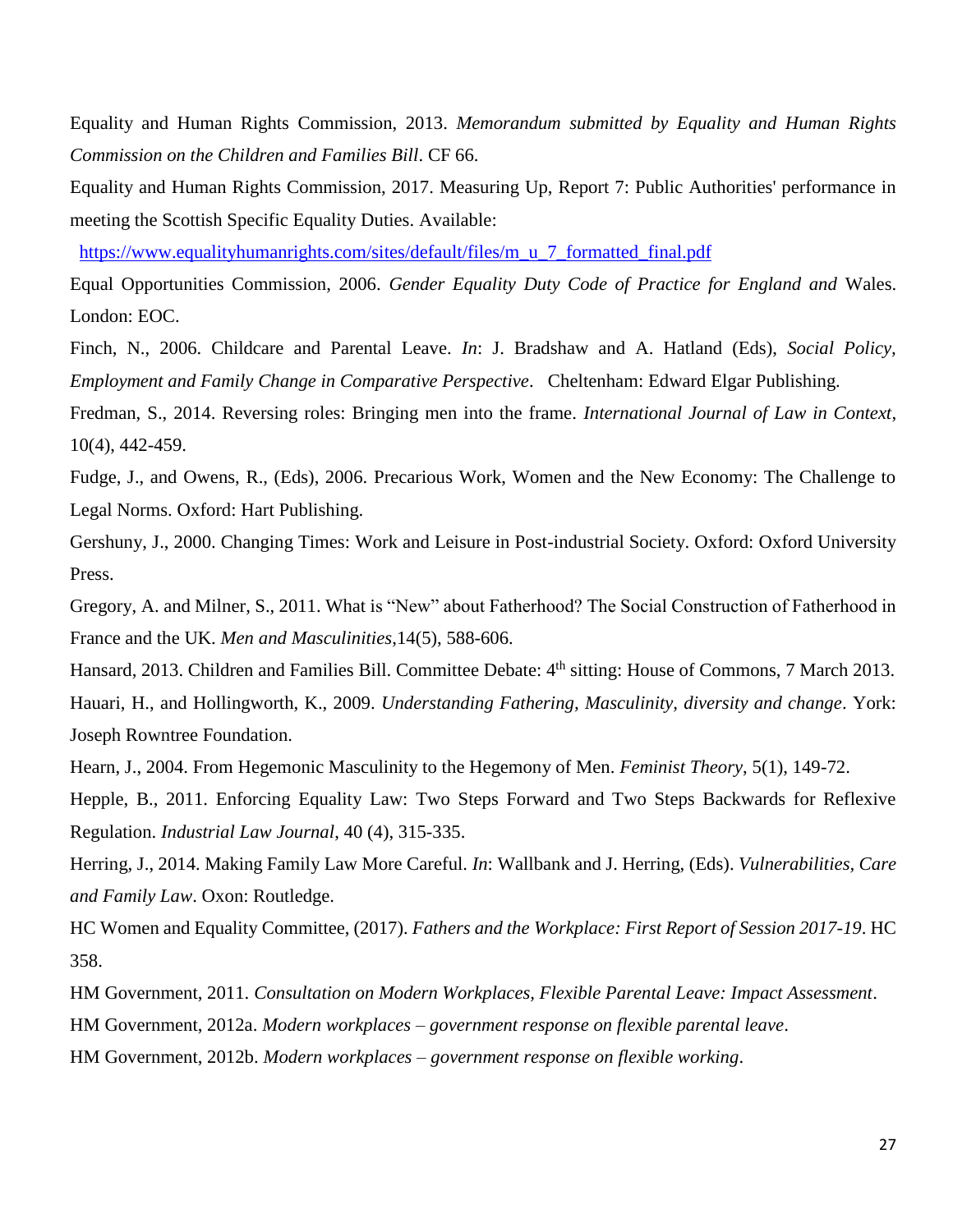HM Government, 2018. *Fathers and the Workplace: Government's response to the Committee's First Report of Session 2017-19*. HC 1076.

House of Lords Hansard, 1998. *Work and the Family*. (13 October 1998), Col.884.

James, G., 2006. The Work and Families Act 2006: Legislation to improve choice and flexibility? *Industrial Law Journal*, 35(3), 272-278.

James, G., 2009. Mothers and Fathers as Parents and Workers; Family Friendly Employment Policies in an Era of Shifting Identities. *Journal of Social Welfare and Family Law*, 31(3), 271–283.

Larsen, T.P., Taylor-Gooby, P., and Kananen, J., 2004. The myth of a dual-earner society. New policy discourses in European welfare states. *WRAMSOC Project Berlin Conference*.

Lewis, C., 2000. *A Man's Place in the Home: Fathers and Families in the UK*. York: Joseph Rowntree Foundation.

Lewis, C., Papacosta, A., and Warin, J., 2002. Cohabitation, Separation and Fatherhood. York: Joseph Rowntree Foundation.

MacLeavy, J., 2011. A 'new politics' of austerity, workfare and gender? The UK coalition government's welfare reform proposals. *Cambridge Journal of Regions, Economy and Society*, 4(3), 355-367.

McColgan, A., 2000. Family Friendly Frolics? The Maternity and Parental Leave etc. Regulations 1999. *Industrial Law Journal* 29(2), 125-144.

McGlynn, C., 2000. Ideologies of Motherhood in European Community Sex Equality Law. *European Law Journal*, 6(1), 29-44.

Miller, T., 2011a. Falling back into Gender? Men's Narratives and Practices around First-time Fatherhood. *Sociology*, 45(6) 1094-1109.

Miller, T., 2011b. *Making Sense of Fatherhood: Gender, Caring and Work*. Cambridge, Cambridge University Press.

Mitchell, G., 2015. Encouraging fathers to care: The Children and Families Act 2014 and shared parental leave. *Industrial Law Journal*, 44(1), 123-133.

Norman, H., Elliott, M., and Fagan, C., 2014. Which fathers are the most involved in taking care of their toddlers in the UK? An investigation of the predictors of paternal involvement. *Community, Work and Family*, 17(2), 163–180.

Park, P., Curtice, R., Thomson, K., Phillips, M., and Johnson, M., 2007. *British Social Attitudes, the 23rd Report: perspectives on a changing society*. London, National Centre for Social Research.

Pateman, C., 1988. *The Sexual Contract*. London: Polity Press.